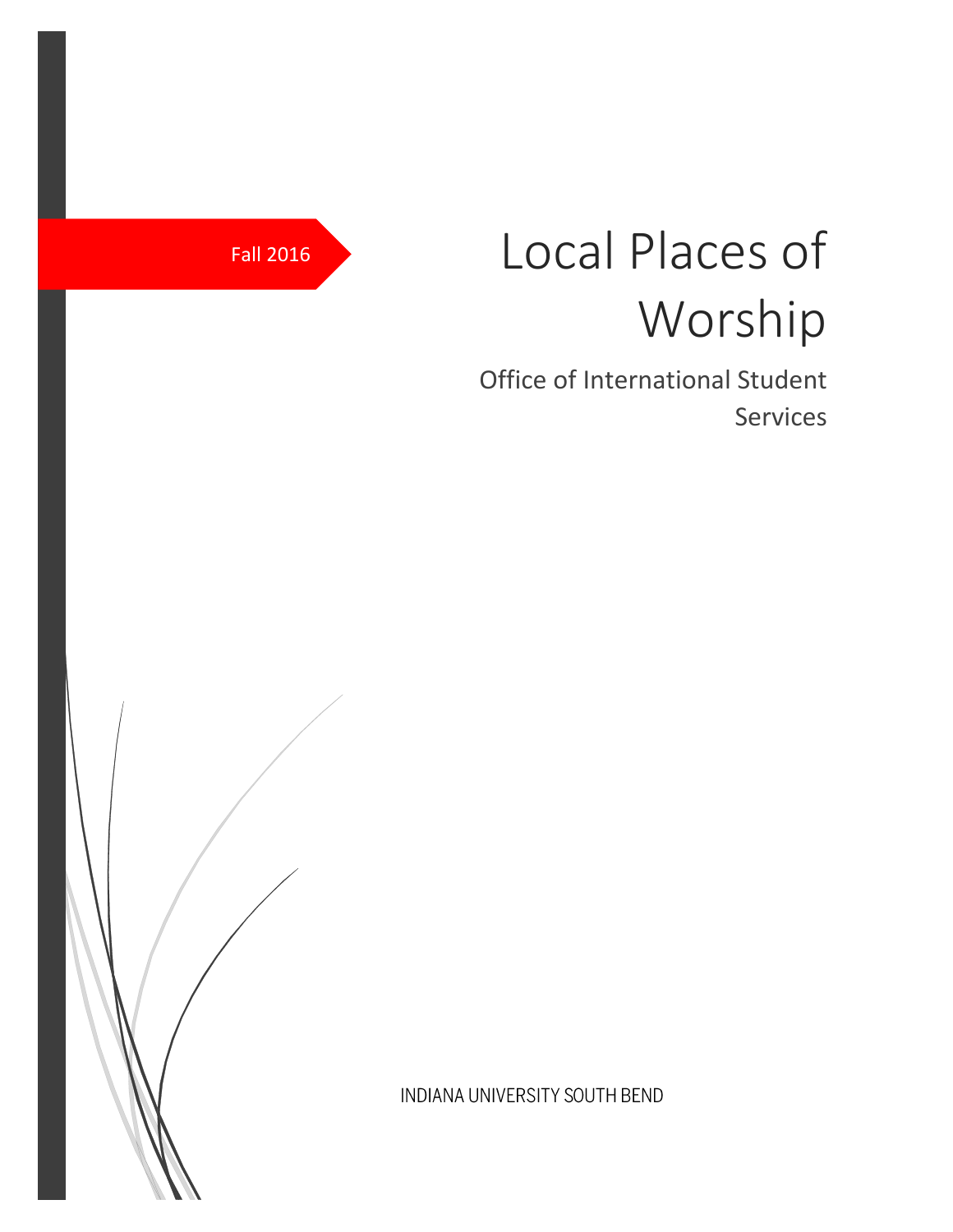# Contents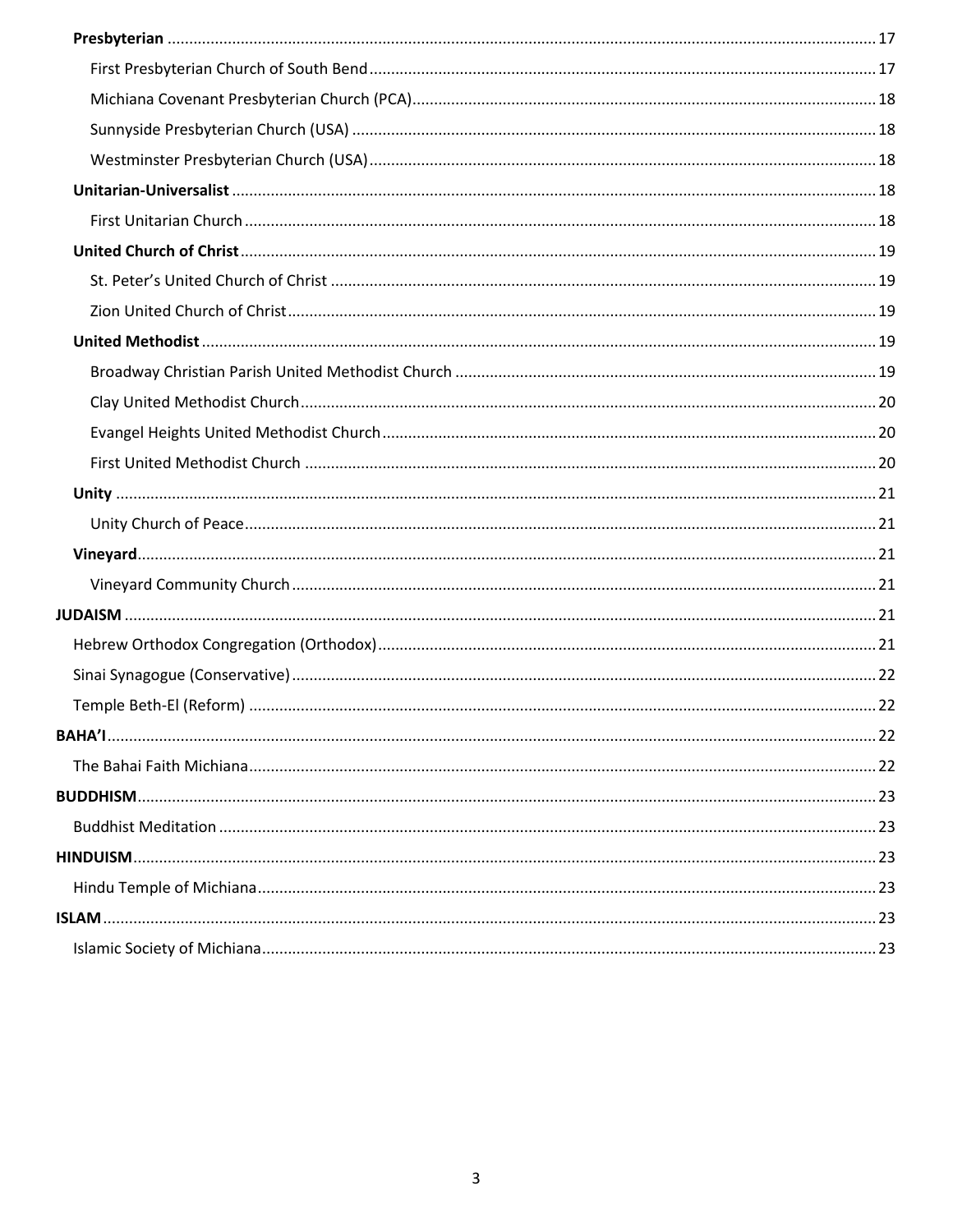# **INDIANA UNIVERSITY SOUTH BEND CAMPUS RESOURCES**

#### <span id="page-4-1"></span><span id="page-4-0"></span>**Baptist Collegiate Ministry: The Journey (BCM)**

We meet on Tuesday afternoons in the Education Arts Building 2nd floor for Prayer group at 4:00pm, and on Thursday in the Grille at 7:00 (Fireside Room).

Please don't concern yourself if the term (Baptist) is in our name, were non-denominational but have it in our name for funding purposes.

We at BCM: The Journey are committed to sharing Christ's Love for all of us on IUSB's and Notre Dame's Campuses.

At BCM: The Journey we come together from many different walks of life united under one purpose: To pursue Christ and share life together. Join us for Fellowship, Bible studies, food, campus and local outreach, missions' trips, retreats, prayer groups, and games! We are a non-denominational Bible study, prayer group, and fellowship organization lead by Sweh Velilla (Masters of Global Apologetics and Youth Ministry) from Liberty University. Our Goal: Share the Gospel of Jesus Christ in a loving, nonjudgmental, faith driven, prayer guided, and student oriented manner.

Primary Contact: Luke Smith Phone number: (574) 387-1494

<span id="page-4-2"></span>**Campus Bible Fellowship**

Campus Bible Fellowship is a Christian-based club whose members purposefully meet to study the Bible with fellow students. We also seek to encourage others and positively influence our campus and community. Primary Contact: Kristina Partridge

#### <span id="page-4-3"></span>**Chi Alpha Christian Fellowship**

We are a group of students who meet together to build community on campus through worship, prayer, fellowship, discipleship, and mission. We meet Wednesdays at 7pm in the SAC for a worship service, and we have weekend activities for connecting and for fun. Primary Contact: Miriam Svoboda

Phone number: (614) 962-3448

#### <span id="page-4-4"></span>**Catholic Campus Ministry**

<http://www.newmanconnection.com/locations/detail/indiana-university-south-bend/catholic-campus-ministry> Welcome to the Catholic Campus Ministry Newman Club at Indiana University South Bend (IUSB)! We seek to bring students closer to each other and to God through prayer, fellowship, conversation, service, sacraments, faith and leadership experiences, and fun! This past spring we gathered every Tuesday at noon for Mass (2nd & 4th Tuesdays) and faith sharing (1st, 3rd & 5th Tuesdays). We also met for Bible study on Fridays at noon. Carpooling to Sunday Mass is offered when there is interest. We are supported by St. Anthony's parish and their pastor, Fr. Dave.

Our gatherings are open to all IUSB students regardless of their faith tradition and beliefs.

If you would like more information, please email us at [iusbnewman@gmail.com](mailto:iusbnewman@gmail.com) or check out our Facebook page[, IUSB Catholic](https://www.facebook.com/groups/336964743009115/)  [Newman Club.](https://www.facebook.com/groups/336964743009115/)

#### <span id="page-4-5"></span>**Muslim Student Association**

This club is also meant to help Muslim students as well through creating a community where we can support one another educationally, spiritually, and most importantly, to feel that everyone is supported by IU South Bend. Primary Contact: Nargiza Amirova Phone number: (574) 520-4872

# **Judeo-Christian Places of Worship**

Assembly of God

#### <span id="page-4-8"></span><span id="page-4-7"></span><span id="page-4-6"></span>**New Life Assembly of God (formerly New Life Community Church)**

**Contact:** (574) 272-0384 Pastor Ron Gorsuch [newlife@newlifeccsb.org](mailto:pastor@newlifeccsb.org) [www.newlifesouthbend.com](http://www.newlifesouthbend.com/) **Address:** 17106 Cleveland Road South Bend, IN 46635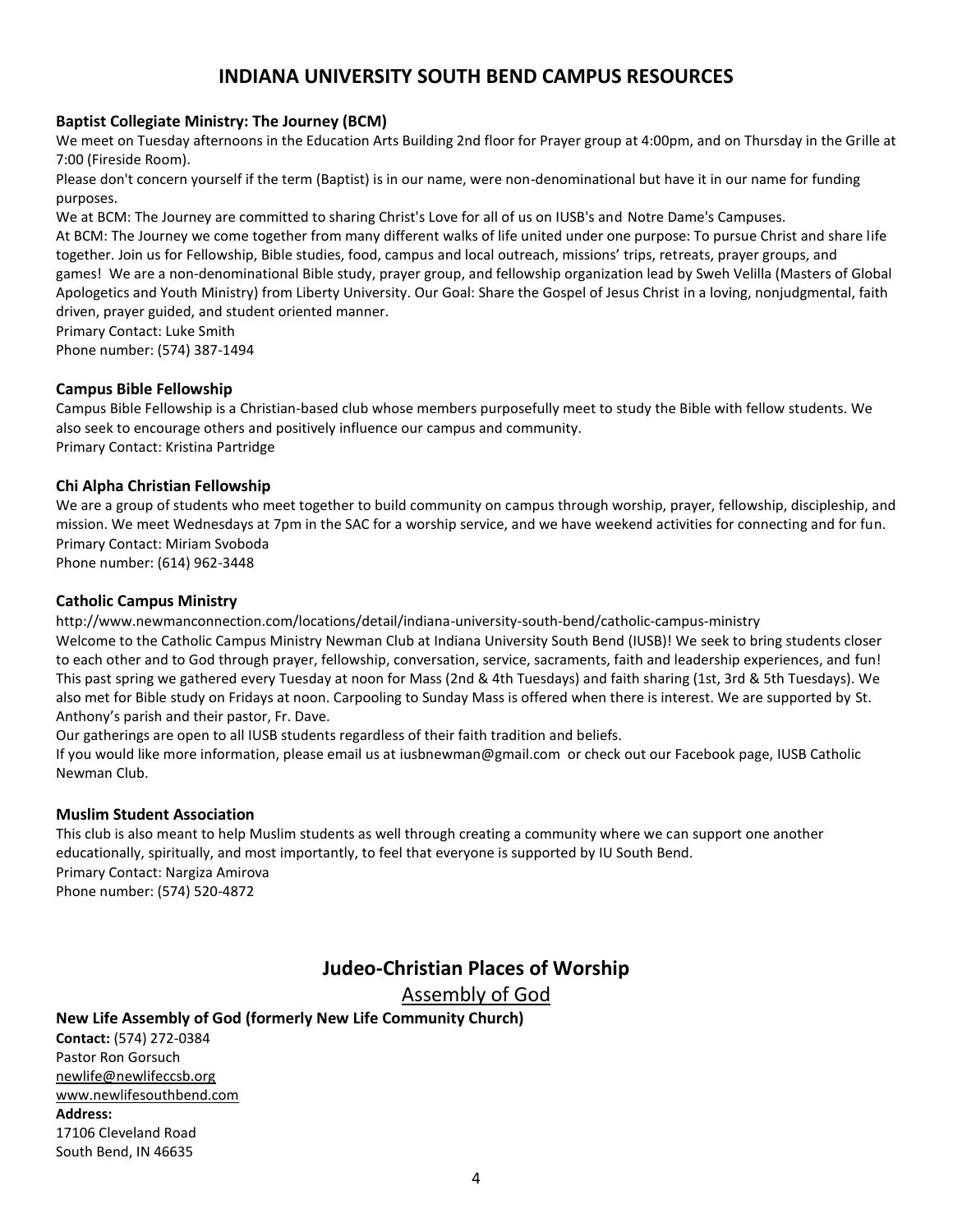#### **Sunday Services:**

New Life Community Church Offers a service on Sunday morning at 10:30 a.m. Sunday School starts at 9:30 a.m.

#### **Additional Services and Activities:**

Wednesday night worship is at 7 p.m. Check the website for additional activities scheduled throughout the week.

#### **Description:**

New Life Community Church is an Assembly of God church located on the Northeast side of South Bend. Our goals are simple: to capture an authentic relationship with God through Jesus Christ, to connect with others for life, and to find and use our talents to worship God.

#### Baptist

#### <span id="page-5-1"></span><span id="page-5-0"></span>**Community Baptist Church**

**Contact:** (574) 291-1884 Pastor David Pennington [dpennington@communitybaptist.com](mailto:dpennington@communitybaptist.com) [www.communitybaptist.com](http://www.communitybaptist.com/)

#### **Address:**

5715 Miami Street South Bend, IN 46614 **Sunday Services:**

Sunday School: 9:30 a.m. Sunday Worship: 10:30 a.m. Sunday night: 6 p.m.

#### **Additional Services and Activities:**

Adult Bible Study and Children's Sunday School: 9:30 a.m. Wednesday prayer meeting: 7 p.m.

#### **Description:**

In a day when many churches are moving away from Biblical values, Community strives to remain loyal to the Word of God. From the preaching of the Scriptures to the music, we seek to honor our risen Lord. You will find Community to be a place of friendliness toward men and faithfulness toward Christ – a unique combination today.

#### <span id="page-5-2"></span>**Fellowship Baptist Church**

**Contact:** (574) 234-1127 Virgil W. Wesco, Pastor For email contact, please use online form: <http://www.fellowshipbaptistsb.org/contact.html> **Address:** 4849 W. Ford Street South Bend, IN 46619 **Sunday Services:** Fellowship Baptist Church offers a morning worship service at 10:30 a.m. and an afternoon service at 1:30 p.m. on Sunday. **Additional Services and Activities:** Family School 9:30 a.m. Sundays Please check the website or call for more details.

#### <span id="page-5-3"></span>**First Baptist Church**

**Contact**: (574) 291-4141 <http://fbcsouthbend.org/> **Address** 3010 S Ironwood Dr. South Bend IN 46614 **Sunday Services:** Fellowship Baptist Church offers a morning worship service at 10:30 a.m. and an afternoon service at 1:30 p.m. on Sunday.

#### **Additional Services and Activities:**

Family School 9:30 a.m. Sundays Please check the website or call for more details.

#### <span id="page-5-4"></span>**Fulkerson Park Baptist Church**

**Contact:** (269) 683-7880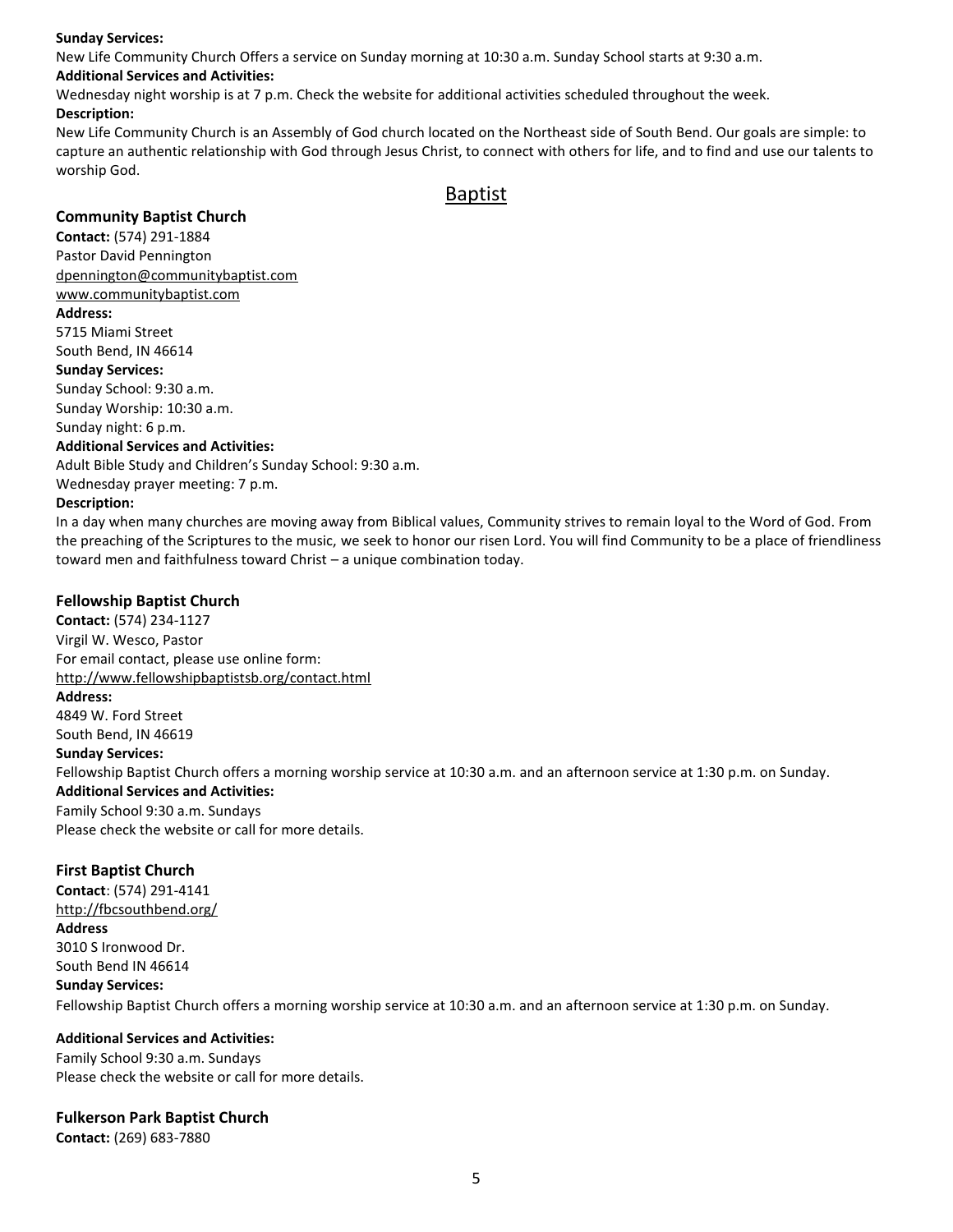Brian Hedges, Pastor Luke Potter, Associate Pastor [info@fulkersonpark.com](mailto:info@fulkersonpark.com) [www.fulkersonpark.com](http://www.fulkersonpark.com/)

#### **Address:**

1234 Fulkerson Park Road Niles, MI 49120

#### **Sunday Services:**

Fulkerson Park offers one Sunday morning service at 10:30 a.m. and occasionally a 6 p.m. Sunday evening service.

#### **Description:**

Fulkerson Park is a growing community of believers serving the greater Michiana area. We gather in order to help people be increasingly transformed by the Spirit through the gospel of Jesus Christ – together worshiping God, loving each other, and reaching out to others. No matter where you are on your spiritual journey, our prayer is that both this online resource and the ministry of our church will be a blessing to your life.

#### <span id="page-6-0"></span>**Grace Church**

**Contact:** (574) 272-2040 Art Simpson, Senior Pastor [info@graceforgranger.org](mailto:info@graceforgranger.org) <http://graceforgranger.org/> **Address:** 52025 Gumwood Road Granger, IN 46530

# **Sunday Services:**

Grace Church offers services at 9 a.m. and 10:45 a.m. on Sunday.

#### **Additional Services and Activities:**

A college Bible study is offered at 10 a.m. on Sundays with a continental breakfast.

#### **Description:**

Grace Church is located near a number of different colleges, including Notre Dame, St. Mary's, Indiana University South Bend, Bethel College, Ivy Tech, and Holy Cross. If you attend any of these colleges, we'd love to see you at Grace!

Grace Church College Ministry is here to help you go deeper in your relationship with Jesus Christ, to connect you with our community of other college students, and to give you opportunities to serve and reach out to others around you. Our main meeting is on Sunday mornings at 10 am in the church cafeteria. We provide a continental breakfast each week (including coffee, juice, bagels, waffles, and various spreads), an opportunity to connect to others, and a time of digging deep into God's Word.

#### <span id="page-6-1"></span>**Korean Grace Baptist Church**

**Contact:** (574) 243-4534 Chang Ok Rah, Pastor [wansik.hwang.23@nd.edu](mailto:wansik.hwang.23@nd.edu)

#### **Address:**

54885 Elder Road Mishawaka, IN 46545

#### **Sunday Services:**

Korean Grace Baptist Church offers services at 11 a.m. on Sunday. Service lasts an hour and 20 minutes, followed by fellowship. Bring a Bible. Dress is casual.

#### **Additional Services and Activities:**

Sunday School is offered at 9:30 a.m. and Korean language school is at 2:30 p.m. The church holds a service on Wednesdays at 7 p.m. A college ministry for international students meets Fridays at 6 p.m. in Wilson Commons, with fellowship afterwards. **Description:**

Korean Grace Baptist's mission is to serve the Korean community in the Michiana area. Services and Bible studies are held in Korean. Services are fairly typical of most Korean church worship services. We meet in the facilities of Grace Baptist Church. Thus, Englishspeaking spouses, children, and other guests may worship in English with the congregation of Grace Baptist.

#### <span id="page-6-2"></span>**New Life Baptist Church**

**Contact:** (574) 674-2868 Michael L. Cramer (Pastor) [newlife@nlpositivefaith.com](mailto:newlife@nlpositivefaith.com) **Address:** New Life Church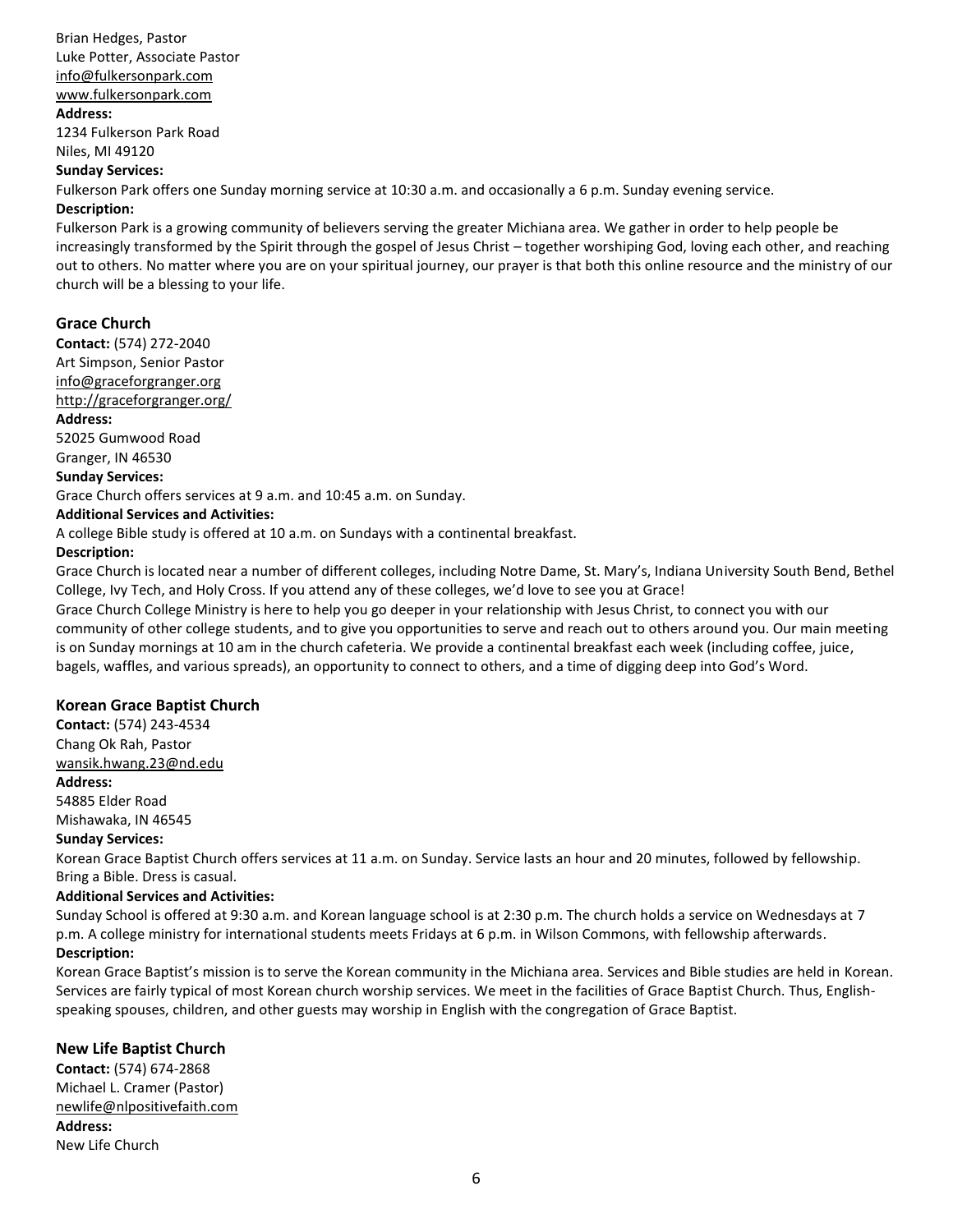#### 11593 McKinley Hwy. East P.O. Box 228 \* Osceola, In 46561 **Sunday Services:** 9:30 Bible Study 10:30 a.m. Worship at 10:30 there is also a Children's service and Pre-school Ministry **Additional Services:** See website for details about Wednesday night events.

#### <span id="page-7-0"></span>**Pilgrim Missionary Baptist Church**

**Contact:** (574) 234-6698 Rev. Gregory Haywood, Pastor **Address:** 116 N. Birdsell Street

South Bend, IN 46628

#### **Sunday Services**:

Pilgrim Missionary Baptist Church offers a service at 10:45 a.m. Services last 45 to 55 minutes, followed by fellowship. Bring a Bible. Dress is casual.

#### **Additional Services and Activities:**

Sunday School is offered at 9:15 a.m. A Bible class is held on Wednesdays at 7 p.m. The church offers a praise and worship service on Wednesdays at 6:30 p.m. and a tutoring program Thursdays 6:30 – 8 p.m.

# Catholic, Eastern

#### <span id="page-7-2"></span><span id="page-7-1"></span>**St. Michael Ukrainian Byzantine Catholic Church**

**Contact:** (574) 250-9281, kkbrien@sbcglobal.net (Kathy Brien, Parishioner) **Pastor**: Fr. Lenny Korchinski

**Address:** 712 E. Lawrence St. Mishawaka, IN 46545 **Sunday Services:** 10 a.m. Divine Liturgy

#### **Additional Services:**

Divine Liturgy on Holy Days is normally celebrated at 7 p.m. the evening before the Holy Day. Call the parish to verify. **Description:** The Ukrainian Byzantine Catholic Church is one of the 21 Eastern-Rite Churches in full communion with Pope Francis and the Roman Catholic Church. While we are a parish of Ukrainian ethnic heritage, we have an ethnically diverse parish family today. Experience ancient Christian worship through our celebration (sung almost entirely in English) of the beautiful Divine Liturgy of St. John Chrysostom (4th century), which fulfills Catholics' Sunday Obligation. All Catholic Christians in good standing with the Roman Catholic Church are welcome to receive the Sacraments at St. Michael's. Visitors, regardless of denomination, are always welcome. If you need a ride, please just email or call Kathy Brien above. Be sure to visit our social with brunch after every Sunday Divine Liturgy! Regardless of your faith background or previous church experience, you'll find a home at St. Michael's.

# Chinese Christian

#### <span id="page-7-4"></span><span id="page-7-3"></span>**Michiana Chinese Christian Church**

**Contact:** (574) 256-9422 Pastor Fujing Cho **Address:** 11805 Loughlin Drive Mishawaka, IN 46545

## **Sunday Services:**

Michiana Chinese Christian Church offers a Sunday service at 10 a.m. Services last about an hour and a half. If transportation is needed, call the office.

#### **Additional Services and Activities:**

Sunday School classes take place at 11:30 a.m. and lasts one hour.

# Christian Fellowship

## <span id="page-7-6"></span><span id="page-7-5"></span>**Oasis Christian Fellowship of Granger**

**Contact:** (574) 247-9800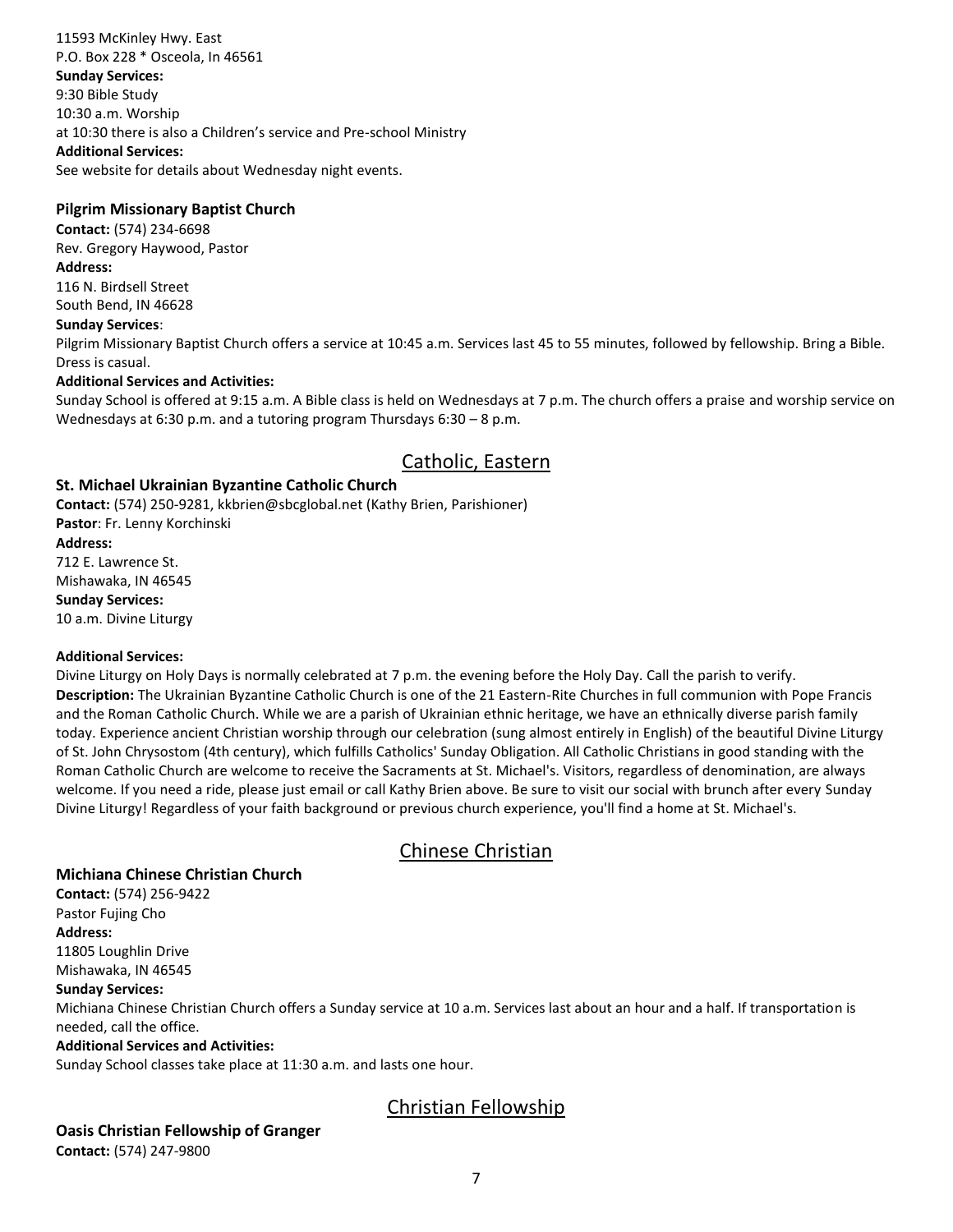Pastor Lucas Miles [www.oasisgranger.com](http://www.oasisgranger.com/) **Address: (meeting location)** 11870 Adams Rd Granger, IN 46530 **Sunday Services:**

Oasis Christian Fellowship meets at 10:30 a.m. Dress is casual. Services typically last about an hour and a half. Come early to enjoy some coffee and light refreshments in our cafe at no cost to you.

#### **Additional Services and Activities:**

Oasis offers many Life Groups, Bible Studies, and special events throughout the year – check website for listings. In addition, there are many opportunities for international missions and ministry training.

# Christian Reformed

#### <span id="page-8-1"></span><span id="page-8-0"></span>**Church of the Savior**

**Contact:** (574) 272-8424 Chris Rea (Pastor of Spiritual Formation) [chris@cotscrc.org](mailto:chris@cotscrc.org) [www.cotscrc.org](http://www.cotscrc.org/) **Address:** 1855 N. Hickory Road South Bend, IN 46635 **Sunday Services:**

Church of the Savior meets for worship each Sunday at 10:30 a.m. Worship services last about an hour, followed by fellowship. **Additional Services and Activities:**

Sunday School is offered for September-May for children and adults prior to the worship service, at 9:15 a.m. During the academic year, there is a casual 30-minute worship service, followed by a meal, at 5:30 p.m. on the third Sunday of the month.

#### **Description:**

Church of the Savior is a faith community that is home to people of many different evangelical backgrounds. Our worship is liturgical, yet informal in tone. We strive to bring together the best of the historic Christian tradition and contemporary music and prayer. We are a church that takes the intellectual aspects of our faith seriously, and we welcome honest questions.

# Church of Christ

#### <span id="page-8-3"></span><span id="page-8-2"></span>**Northway Church of Christ**

**Contact:** (574) 272-4451 or (574) 243-5920 Ed Erskin **Address:** 19525 Auten Road South Bend, IN 46637 **Sunday Services:** Northway Church of Christ offers Sunday services at 8:30 a.m., 10:30 a.m. and 6:00 p.m. The services last one hour. You are welcome to bring a Bible. There is no specific dress code. **Additional Services and Activities:**

Sunday School is held at 9:30 a.m. Bible studies are Wednesday at 7 p.m.

# Church of Christ, Scientist

#### <span id="page-8-4"></span>**First Church of Christ, Scientist**

**Contact:** (574) 234-8316 o[r cschurchsb@att.net](mailto:cschurchsb@att.net) **Address**: 1237 North Ironwood Drive South Bend, IN 46615 **Church Service & Sunday School** 10:30AM, every Sunday **Wednesday Testimony Meeting** 7:30PM, every Wednesday **Reading Room Hours** 10AM – 4PM, Monday thru Friday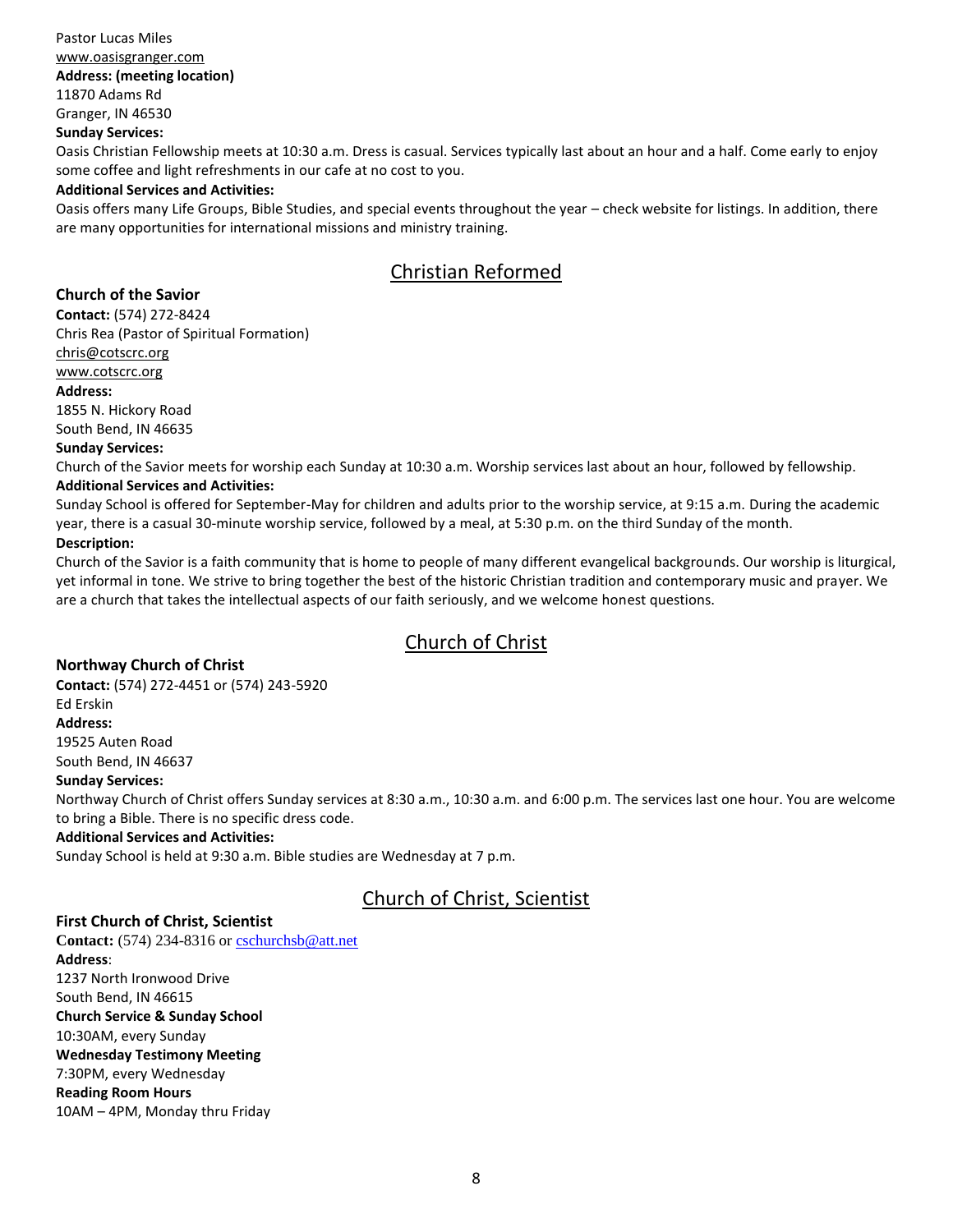# Church of God in Christ (COGIC)

#### <span id="page-9-1"></span><span id="page-9-0"></span>**Pentecostal Cathedral Church of God in Christ**

**Contact:** (574) 232-4253

Bishop Donald Alford **Address:** 1025 W. Western Avenue

South Bend, IN 46601

#### **Sunday Services:**

Pentecostal Cathedral Church of God in Christ offers worship Sunday mornings at 11 a.m. Sunday School begins at 9:15 a.m. **Additional Services and Activities:**

A weeknight service meets Thursdays at 7:30 p.m. Bible study occurs on Tuesdays at 7 p.m. Check the website for additional activities scheduled throughout the week.

#### **Description:**

Our vision at Pentecostal Cathedral is to promote salvation, worship, unity and raise the standard of our community in love without regard to race, creed, or social status. We are committed to building a multi-cultural ministry for the Kingdom of God, and to be the catalyst to help men and women walk in faith and prosperity. We proclaim the gospel of Jesus Christ with convicting power, so that men and women will walk in a prosperous and regenerated lifestyle. Anointed Christian service, with the spirit of excellence, is the foundation of the ministry of Pentecostal Cathedral.

# Church of Jesus Christ of Latter-day Saints

#### <span id="page-9-2"></span>**Mishawaka Meetinghouse**

Contact: (574) 243-1970 **Address**: 930 Park Pl. Mishawaka, IN 46545 **Sunday Sacrament**: South Bend Ward: 9AM Notre Dame Ward: 11AM Mishawaka Ward: 1PM **Description**: This is the area church for Latter-day Saint (i.e., Mormon) Christians.

# Church of the Brethren

#### <span id="page-9-4"></span><span id="page-9-3"></span>**Prince of Peace Church of the Brethren**

**Contact:** (574) 272-0114 David K. Hendricks, Pastor [www.princeofpeacesb.org](http://www.princeofpeacesb.org/)

#### **Address:**

53105 N. Ironwood Road South Bend, IN 46635

#### **Sunday Services:**

Price of Peace Church of the Brethren offers a service at 10:40 a.m. on Sunday. Services last until noon. During the summer, the service begins at 9:30 a.m. Fellowship is held on the last Sunday of each month.

#### **Additional Services and Activities:**

Sunday School is held at 9:30 a.m. during the school year. The church offers small groups for those who have a particular interest. A college ministry is also offered.

#### **Description:**

We have a blended style of worship music: traditional hymns, folk music, and guitar, violin, and piano. Prince of Peace has an active young adult group that involves students from Notre Dame, Saint Mary's, and IUSB. We have a friendly congregation that enjoys being together. The Church of the Brethren is a peace church. We have many opportunities for college students to be involved, or if they simply want to attend, that's fine too!

# <span id="page-9-6"></span><span id="page-9-5"></span>**South Bend First Church of the Nazarene**

**Contact:** (574) 272-6466

# Church of the Nazarene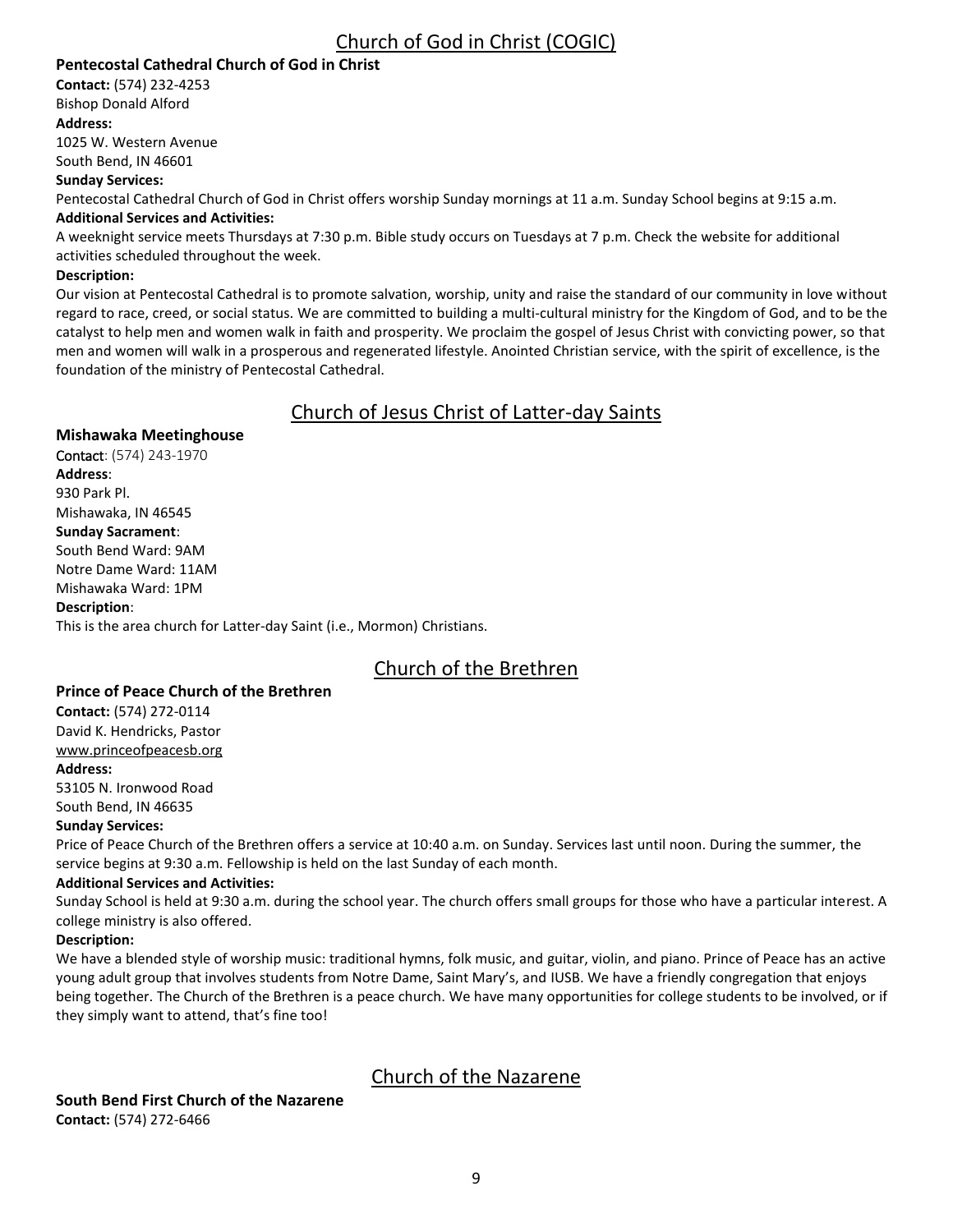#### Pastor Dave Bartley [David.Bartley@southbendfirst.org](mailto:David.Bartley@southbendfirst.org)

[www.southbendfirst.org](http://www.southbendfirst.org/)

#### **Address:**

51690 Ironwood Road South Bend, IN 46635

#### **Sunday Services:**

South Bend First Church of the Nazarene offers Sunday School at 9 a.m. Sunday worship is at 10:15 a.m. A Hispanic worship service is offered at 4 p.m. at a different location.

#### **Additional Services and Activities:**

Single Vision is a class for college, career and unmarried young adults. They meet Sunday mornings at 9 a.m. for fellowship and Bible discussion, as well as throughout each month for fun. Events, pictures and more can be found on their Facebook group page: South Bend First Single Vision. Check the website for additional activities scheduled throughout the week.

# Community

#### <span id="page-10-1"></span><span id="page-10-0"></span>**Harvest Bible Chapel Granger**

**Contact:** (574) 273-0007 Trent Griffith, Senior Pastor

[info@harvestgranger.org](mailto:info@harvestgranger.org)

#### [harvestgranger.org](http://campusministry.nd.edu/ecumenical-interfaith/area-churches/worship-directory/christian-a-e/harvestgranger.org)

#### **Address:**

52277 Hickory Road Granger, IN 46530

#### **Sunday Services:**

Harvest Bible Chapel Granger offers one service on Sunday morning at 10 a.m.

#### **Additional Services and Activities:**

"If you are a college student, young single, or young married couple, Harvest Twenty Somethings is the group for you. We are a vibrant, Christ-centered group who not only has a great time, but who love the Lord passionately and desire to grow in His Word through accountability.

Where and When

Monday Evenings from 6:30 – 8 p.m. 52045 Woodridge Drive, South Bend

#### What to Expect

Twenty Somethings is a casual, living room type setting. We are growing, and along with the growth many amazing friendships are being formed. A typical night includes fellowship, prayer and accountability, and a time of discussion based on either the Sunday message or a book study. Either way we dig into the Bible as a group to understand and apply. As we grow together, we are finding ways to put our faith into action and serve our church faithfully.

Check the website for additional activities scheduled throughout the week."

#### <span id="page-10-2"></span>**Granger Community Church**

**Contact:** (574) 243-3500 Mark Beeson [info@gccwired.com](mailto:info@gccwired.com) [www.gccwired.com](http://www.gccwired.com/) **Address:** 630 East University Dr. Granger, IN 46530 **Sunday Services:** 9:30 a.m. and 11:30 a.m.

#### **Additional Services and Activities:**

The church also offers services on Saturday at 5 p.m. and 7 p.m. Wednesday Journey Bible Study is at 6:30 p.m. Half-day educational "Core Class Workshops" are offered throughout the year, check website for details.

#### <span id="page-10-3"></span>**Oak Creek Community Church**

**Contact:** (574) 255-8101 Pastor Darin Garton [info@oakcreekchurch.com](mailto:info@oakcreekchurch.com) [www.oakcreekchurch.com](http://www.oakcreekchurch.com/)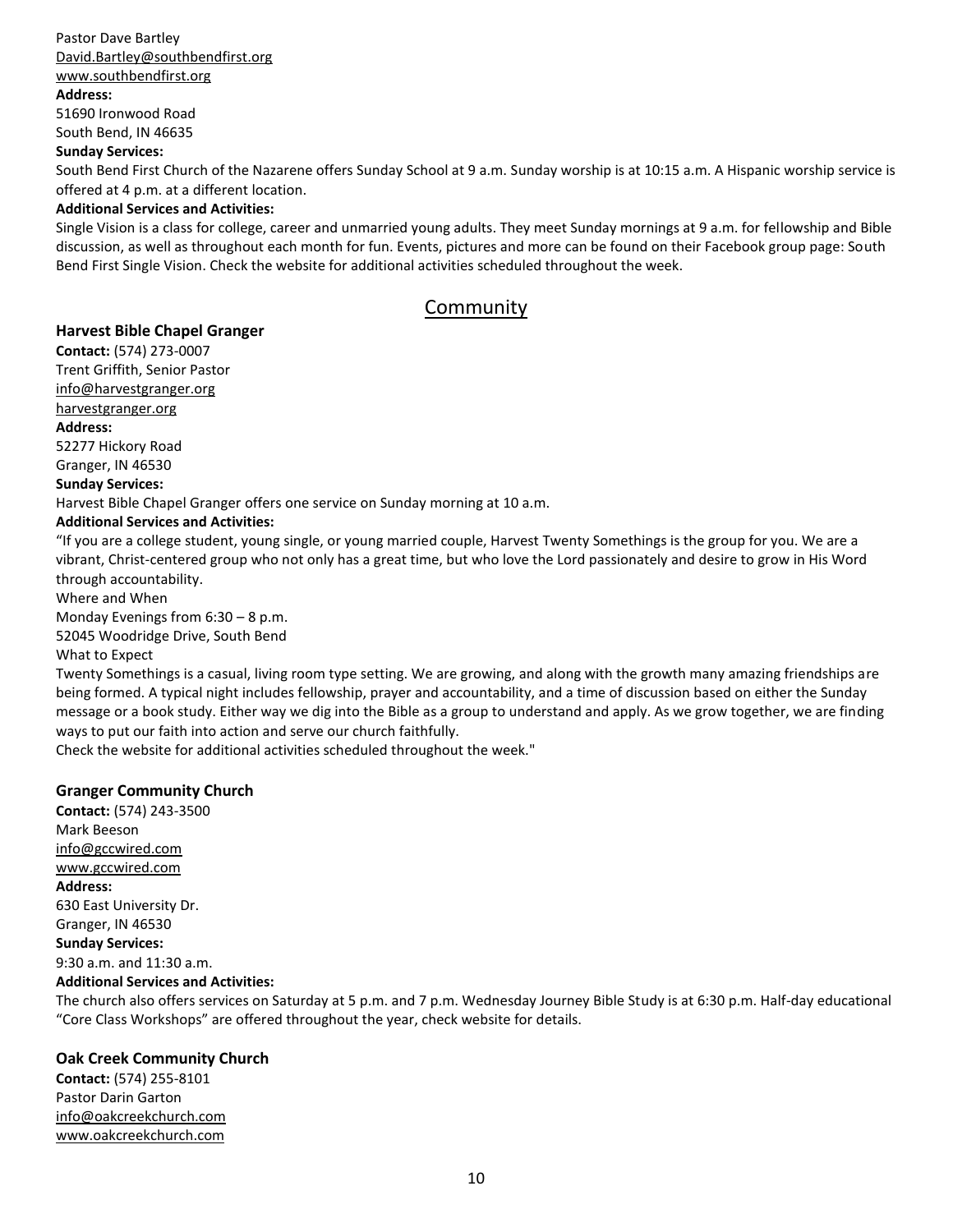#### **Address:**

833 Lincolnway East Mishawaka, IN 46544

#### **Sunday Services:**

Oak Creek Community Church offers a 10:45 a.m. contemporary service. Sunday service lasts about an hour and a half.

#### **Additional Services and Activities:**

Bible Study for all ages takes place Sundays at 9:30 a.m. Small Group Bible Studies meet in homes throughout the week. **Description:**

Oak Creek is a church committed to serving those who live and work in Michiana. Whether you need a place to consider the teachings of Jesus Christ or you want to develop your relationship with Him, we want to welcome you and assist in your personal and spiritual growth.

At Oak Creek, we want you to feel comfortable and relaxed. Dress is casual and coffee is available. We believe that you will find that Oak Creek is a great and unique place to worship and learn about Christ.

#### <span id="page-11-0"></span>**River Valley Community Church**

**Contact:** (574) 258-5513

Rick Callahan, Lead Pastor

#### [www.rivervalley.net](http://www.rivervalley.net/)

#### **Address:**

55855 Bittersweet Road Mishawaka, IN 46545

#### **Sunday Services:**

River Valley Church offers three Sunday celebrations: 9 a.m., 10:45 a.m., and 11 a.m. Each celebration lasts about an hour. Bring your Bible. Dress is casual.

#### **Description:**

At River Valley Church, we want God to use us as His hands and feet to change the world, starting with our community, one heart at a time. We believe this journey starts with us orienting our lives around passionately pursuing God, getting in on what He is doing all around us Sunday to Sunday. For a deeper look into our collective soul, read our vision & mission when you get a chance at <http://www.rivervalley.net/index.cfm?i=13345&mid=3>

#### <span id="page-11-1"></span>**Vineyard Community Church**

**Contact:** (574) 257-1924 Pastor Mark Pope [office@thevineyard.org](mailto:office@thevineyard.org) [www.vccmishawaka.org](http://www.vccmishawaka.org/) **Address:**

16219 Jackson Road Mishawaka, IN 46544

#### **Sunday Services:**

Our weekend celebrations take place on Saturday nights at 5:30 p.m. and on Sunday mornings at 8:45 a.m., 10:15 a.m., and 11:45 a.m. All four celebrations are identical – the music, the coffee, the children's programs are all the same – so come when it's most convenient.

#### **Additional Services and Activities:**

We have an active Young Adult ministry. Check the website for activities scheduled throughout the week.

#### **Description:**

Vineyard Community Church exists to make new followers of Jesus Christ and disciple Christians into maturity. We do this by establishing a church that is filled with the compassion of God, teaches the truth of God – the Bible – and demonstrates the power of God to those who attend Vineyard and to the world with whom we come in contact. Our worship is casual and contemporary, using the Vineyard style of worship music led by a full band and team of vocalists. To learn more about VCC, take a look around our website. Then, if you'd like to learn more, come and join us for one of our Sunday celebrations. We'd love to have you be our guest.

# Congregational

#### <span id="page-11-3"></span><span id="page-11-2"></span>**Community Congregational Church**

**Contact:** (574) 272-2991 Pastor Donald Mullen [comcchurch@yahoo.com](mailto:comcchurch@yahoo.com) **Address:** 19671 Cleveland Road South Bend, IN 46637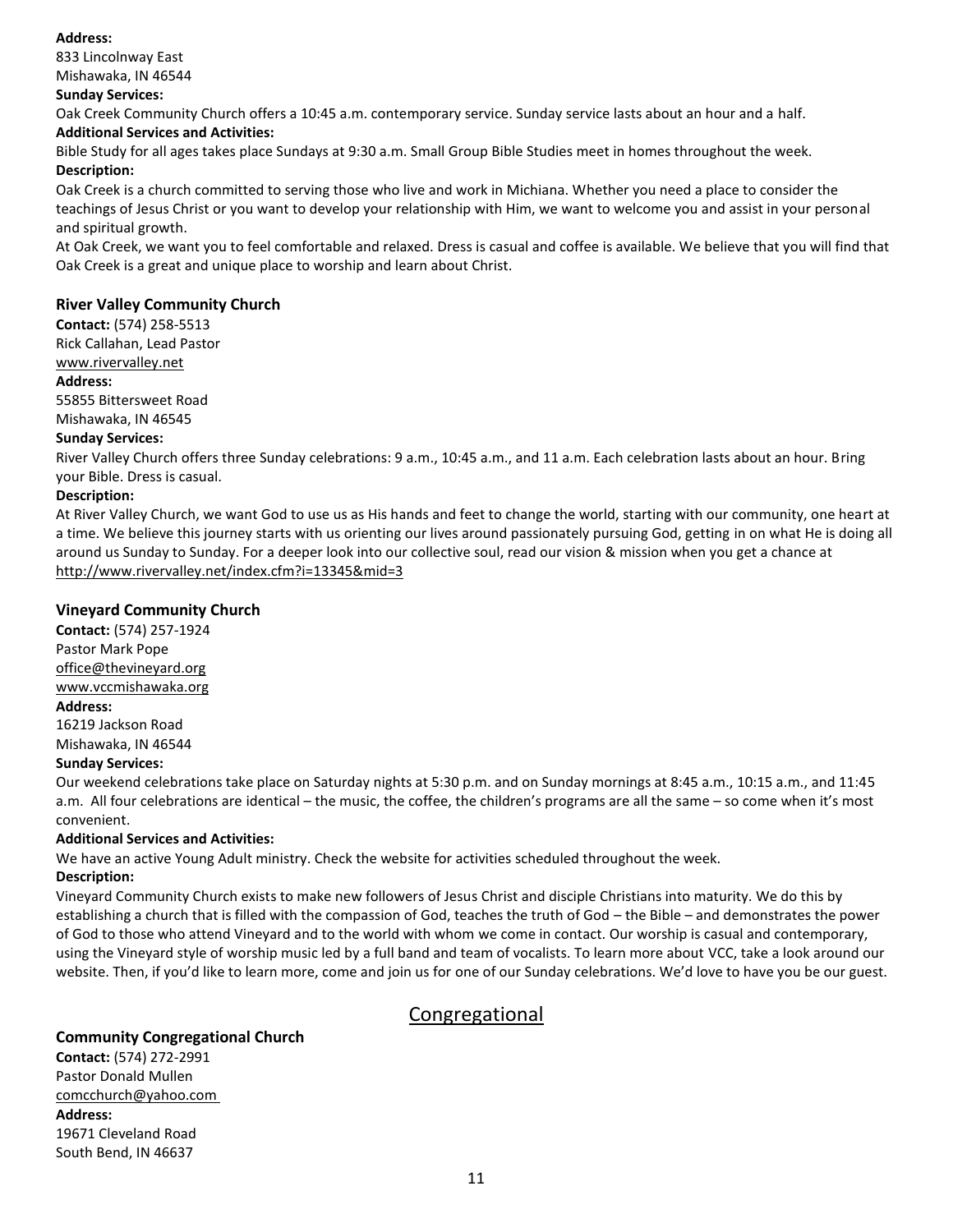#### **Sunday Services:**

Community Congregational Church offers a service at 10 a.m. on Sunday. Services last one hour, followed by fellowship time. Sunday services are preceded by Bible study from 9:15 a.m. to 10 a.m. Bibles are available. Dress is casual. A Communion service is offered the first Sunday of every month.

#### **Additional Services and Activities:**

Prayer and bible study are offered Tuesday mornings at 11 a.m.

# Episcopal

#### <span id="page-12-1"></span><span id="page-12-0"></span>**Church of the Holy Trinity**

**Contact:** (574) 234-9582 Dr. Terri Bay (574) 233-8197 [http://holytrinitysouthbend.org/Church\\_of\\_the\\_Holy\\_Trinity/index.html](http://holytrinitysouthbend.org/Church_of_the_Holy_Trinity/index.html)

#### **Address:**

915 N. Olive Street (entrance to church on Prast St. at corner of Prast and Olive)

#### South Bend, IN 46628

Mail: P.O. Box 3679 (Zip 46619)

#### **Sunday Services:**

Church of the Holy Trinity offers services at 8 a.m. and 10 a.m. on Sunday. Services last from 45 minutes to an hour, followed by time for fellowship.

#### **Additional Services and Activities:**

A Stations of the Cross service is offered on Fridays during Lent. On important feast days, a service is offered at 5:30 p.m. Please call for more information.

#### <span id="page-12-2"></span>**St. David's Episcopal Church**

**Contact**: (574) 264-4039 Fr. Henry Randolph [Email: stdavid@stdavidelkhart.org](mailto:stdavid@stdavidelkhart.org) [Web site: http://www.stdavidelkhart.org/](http://www.stdavidelkhart.org/) **Address**

26824 County Four Road West Elkhart, IN 46514

# **Sunday Services**

St. David's Episcopal Church offers Masses at 8 a.m. and 10 a.m. each Sunday. Church School is at 9 a.m. Sunday morning. In addition, there is a Wednesday 7 p.m. Mass each week. This small parish community warmly welcomes members of the Elkhart, South Bend and Notre Dame community to their worship. After the high Mass each Sunday, there is opportunity for fellowship with other parishioners.

#### **Additional services**

Evensong is celebrated on Feast Days and throughout the year as announced.

#### <span id="page-12-3"></span>**The Episcopal Cathedral Church of St. James**

**Contact:** (574) 232-4837 Very Reverend Brian G. Grantz [stjames@michiana.org](mailto:stjames@michiana.org) [http://www.StJamesSouthBend.org/](http://www.stjamessouthbend.org/)

#### **Address:**

117 N. Lafayette Street South Bend, IN 46601

#### **Sunday Services:**

The Episcopal Cathedral Church of St. James offers Sunday services at 8 a.m. and 10:15 a.m. Services last about an hour.

#### **Additional Services and Activities:**

Christian Education classes for adults and children take place at 9:15 a.m. Communion is offered on Wednesday at 5:30 p.m. and Friday at 12 p.m. Morning prayer is offered Tuesdays at 9 a.m.

#### **Description:**

We warmly welcome all who are looking to further their spiritual life with Jesus Christ and who will prayerfully consider making the Cathedral of St. James your home parish. By the power of the Holy Spirit and with a passion for the Gospel, we are called to be both parish and Cathedral. With a commitment to one another, we will love and serve each other by having a willingness to do whatever it takes to bear witness to Christ.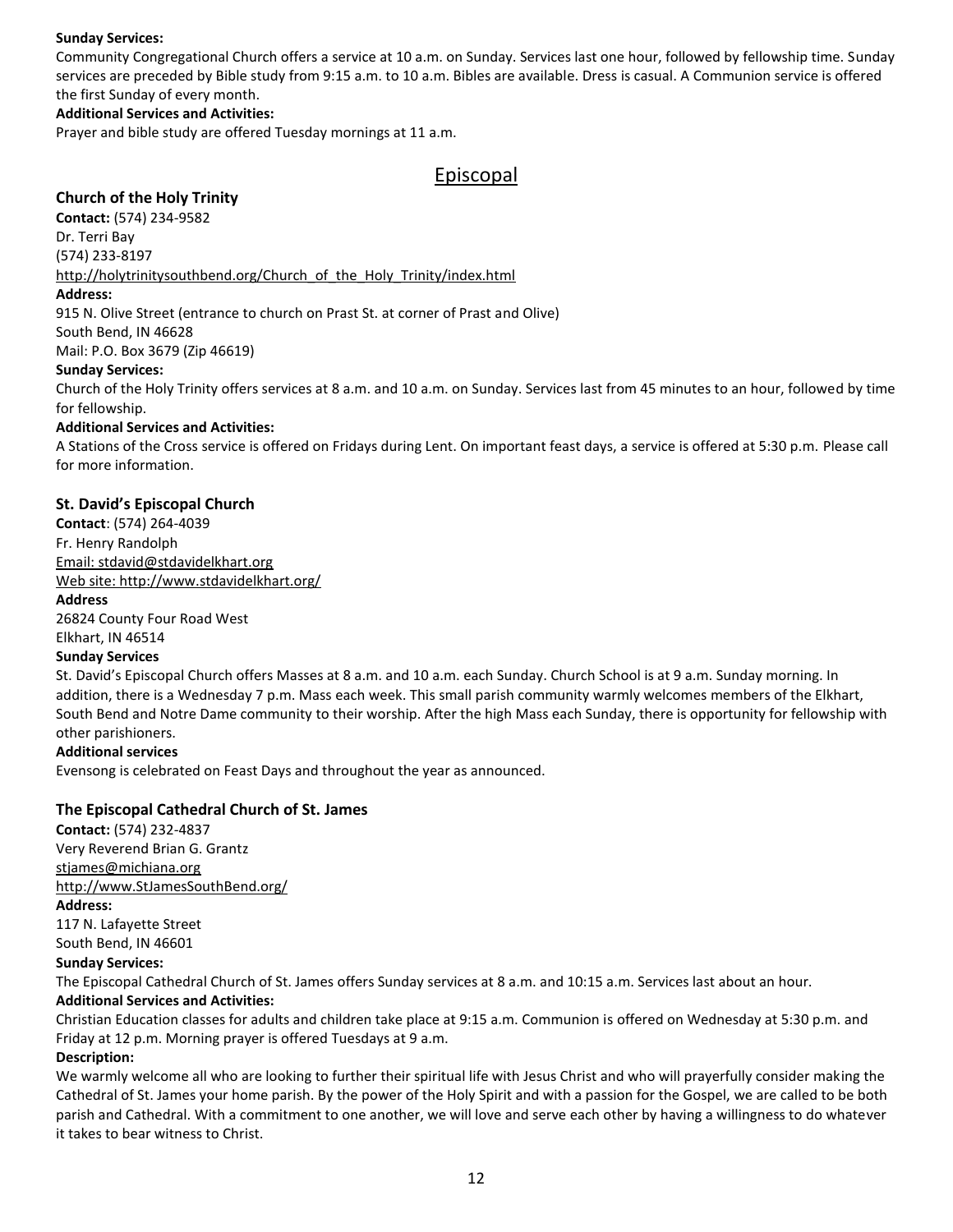#### <span id="page-13-0"></span>**St. Michael and All Angels Episcopal Church**

**Contact:** (574) 243-0632 Rev. Matthew Cowden, Rector

[info@saintmichaelsb.or](mailto:%E2%80%8Binfo@saintmichaelsb.or) [www.stmic.org](http://www.stmic.org/)

# **Address:**

53720 N. Ironwood Road South Bend, IN 46635

#### **Sunday Services:**

St. Michael and All Angels Episcopal Church offers a service at 10 a.m. on Sunday. The service lasts for about an hour. Bibles are available in the pews. Dress is casual.

#### **Additional Services and Activities:**

An adult forum is held at 9 a.m. on Sunday. Sunday School class is also offered following the service.

#### <span id="page-13-1"></span>**St. Paul's Episcopal Church**

**Contact:** (574) 255-9090 Rev. Susan B. Haynes, Rector Rev. George Minnix, Assisting [www.stpaulsmishawaka.org](http://www.stpaulsmishawaka.org/)

#### **Address:**

616 Lincolnway East Mishawaka, IN 46544

#### **Sunday Services:**

St. Paul's offers an 8 a.m. contemplative Eucharist and a 10 a.m. choral Eucharist. The first service lasts less than an hour. The second service lasts about 90 minutes, includes Children's Sunday School and Nursery and is followed by a coffee hour.

#### **Additional Services and Activities:**

Eucharistic services are offered on various holidays, please call or check the website for more details. There are also opportunities for service, study, and fellowship.

# Evangelical Covenant

#### <span id="page-13-3"></span><span id="page-13-2"></span>**Evangelical Covenant Church**

**Contact:** (574) 234-5619 Pastor Ryan Cooper <http://www.eccsouthbend.org/> **Address:** 3025 E. Edison Road South Bend, IN 46615 **Sunday Services:** Worship Service 9:45 a.m.

# Evangelical Free

#### <span id="page-13-5"></span><span id="page-13-4"></span>**Trinity Evangelical Free Church**

**Contact:** (574) 291-4741 Pastor Kevin Meek [trinity@tefs.org](http://campusministry.nd.edu/ecumenical-interfaith/area-churches/worship-directory/christian-a-e/,ailto:trinity@tefs.org) [www.tefs.org](http://www.tefs.org/) **Address:** 61770 Miami Road South Bend, IN 46614 **Sunday Services:**

Trinity Evangelical Free Church offers Sunday services at 8:30 a.m. and 11 a.m. Services last about an hour and fifteen minutes. Both services are deliberately identical. Our worship style is "blended"; that is, we desire to acquaint God's people with the wonderful breadth of church music that is available to believers.

#### **Additional Services and Activities:**

Christian Education hour for all ages takes place Sundays at 9:50 a.m.

# Lutheran

#### <span id="page-13-7"></span><span id="page-13-6"></span>**Christ the King Lutheran Church (ELCA)**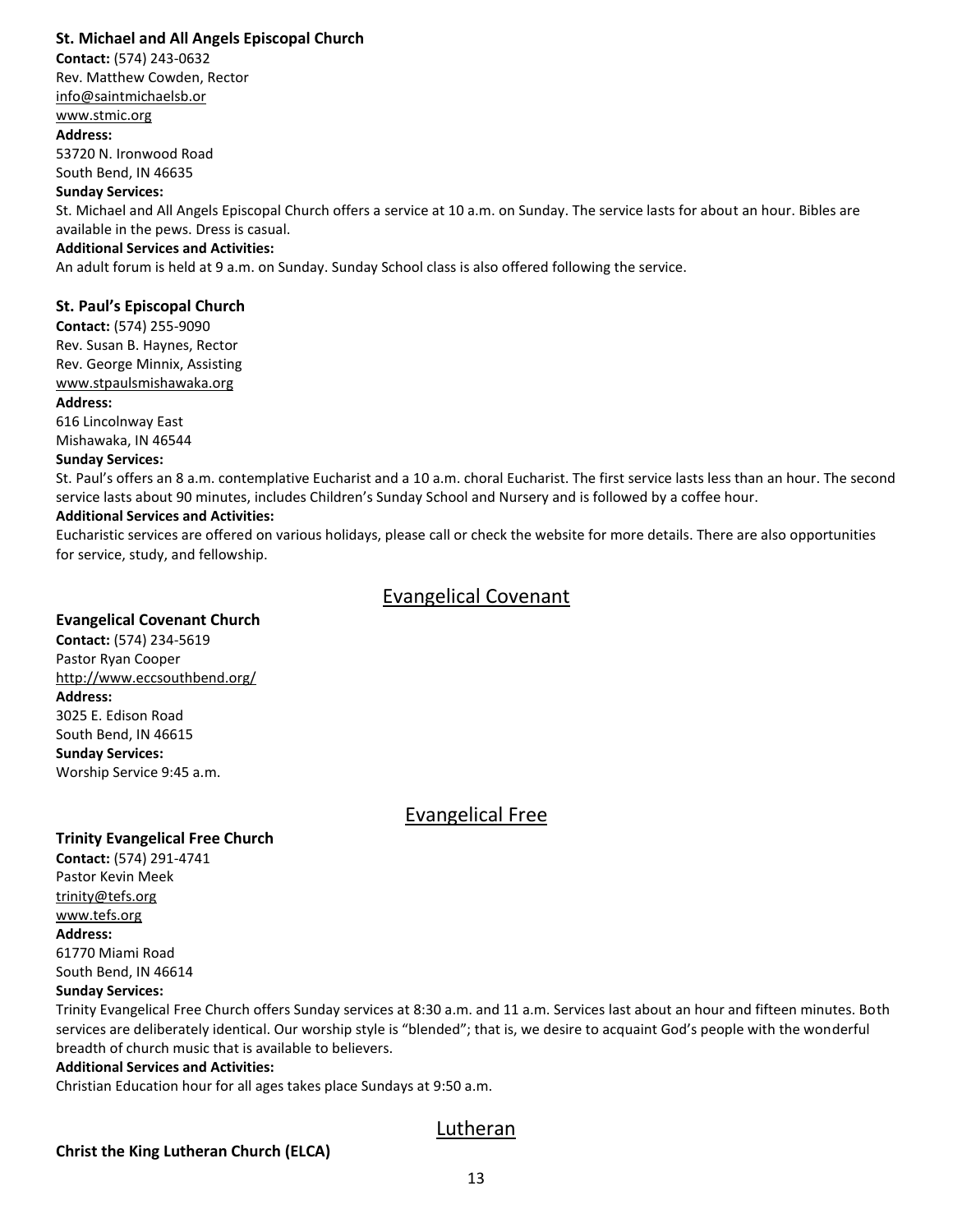**Contact:** (574) 272-4306 Pastor Steven Schwier [sschwier@sbcglobal.com](mailto:sschwier@sbcglobal.com) [www.ctkluth.com](http://www.ctkluth.com/) **Address:**

#### 17195 Cleveland Road South Bend, IN 46635

#### **Sunday Services:**

Christ the King Lutheran Church offers Sunday services at 8:15 a.m. and 11 a.m. Services last about an hour. A 9:30 a.m. contemporary worship service is also offered separately. Fellowship time occasionally follows the 8:15 a.m. service. You may bring a Bible but texts are printed in the worship booklet. Dress is casual, although worshipers tend to be more formal for the morning services.

#### <span id="page-14-0"></span>**Emmaus Lutheran Church (LCMS)**

**Contact:** (574) 287-4151 Pastor Richard Stuckwisch [pastor@emmaus24.org](mailto:pastor@emmaus24.org) [www.emmaus24.org](http://www.emmaus24.org/) **Address:** 929 Milton St. South Bend, IN 46613 **Sunday Services:** Service of Communion: 9 a.m. Coffee and Refreshments: 10:30 a.m. Catechesis/Bible Class: 10:45 a.m.

#### **Additional Services and Activities:**

Weekly, vespers is prayed Mondays at 7 p.m., and Evening Prayer is prayed Wednesdays at 7 p.m. A Monday evening Bible Class follows the praying of Vespers each week. Festivals are observed throughout the year with midweek Divine Services (check website calendar for details).

#### **Description:**

Emmaus is located just south of downtown off of Miami St, behind St Matthew's Cathedral. The liturgy is characterized by evangelical preaching, the celebration of Holy Communion, appropriate ceremony, and strong hymnody and music. Rides can be arranged upon request.

#### <span id="page-14-1"></span>**Good Shepherd Lutheran Church (ELCA)**

**Contact:** (574) 232-9418 or (574) 288-5797 Steve Schiewer (interim pastor) [gslc.sb@att.net](mailto:gslc.sb@att.net) **Address:** 1021 Manchester Drive South Bend, IN 46615 **Sunday Services:** There is Sunday School at 9:15 a.m. and Worship at 10:30 a.m. **Additional Services and Activities:** Sunday School is offered at 9 a.m. During Lent there is a soup supper on Wednesday at 6 p.m. with Vespers to follow. **Description:**

Our congregation, started in 1955 typically averages between 70 to 90 worshipers. It offers a very welcoming atmosphere where each person can feel a sense of "family-ness" very quickly, reinforced by a time of extended fellowship in our social hall after the service. Our worship is either from the Lutheran Book of Worship or (during the seasons of Epiphany and Pentecost) the 1991 Supplement and its "The Feast and Celebration" service. Music is basically traditional, classical, with some contemporary hymns from the supplement and other sources as well.

#### <span id="page-14-2"></span>**Hilltop Lutheran Church of the Ascension (ELCA)**

**Contact**: (574) 291-4717 – Office phone – Monday-Thursday, 9 a.m. - 2 p.m. or (574) 855-6133 – Pastor's cell phone Pastor David Russell [hilltoplutheran@sbcglobal.net](mailto:hilltoplutheran@sbcglobal.net) [www.hilltoplutheran.org](http://www.hilltoplutheran.org/) **Address** 4114 South Ironwood Road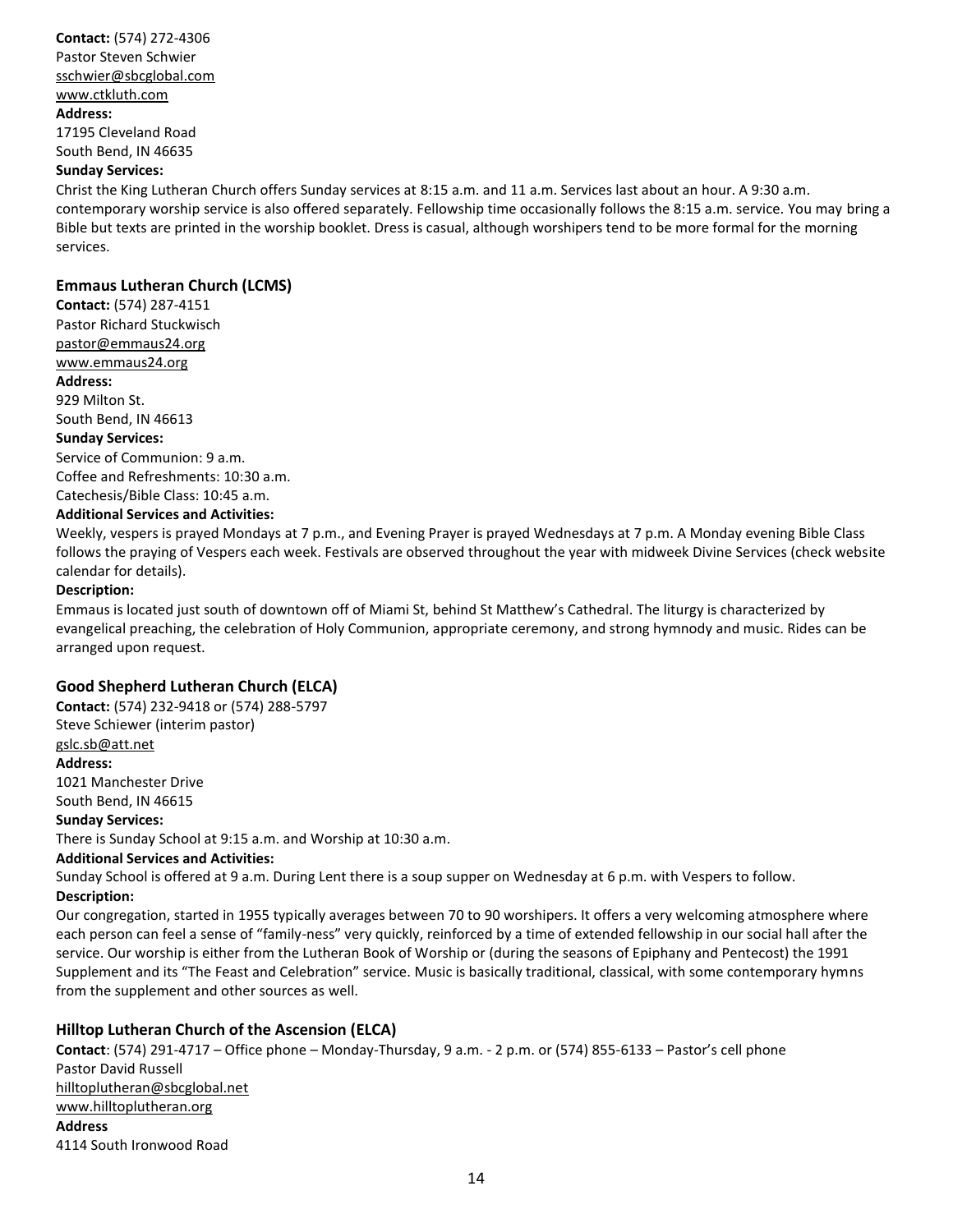#### South Bend, IN 46614

We are located straight down Ironwood, which runs north-south just east of campus, about a 12-minute drive from campus. **Description**

Hilltop Lutheran Church welcomes people wherever they are – conservative or liberal, Republican or Democrat, long-time Christian or someone who questions God, gay or straight. We figure that Jesus warmly welcomed people, and that's what we try to do. And the various gifts that people bring with them help us in our growth in the spiritual life. In many ways, we're a bunch of pilgrims who come together to be strengthened by God's word, holy communion, and each other.

#### **Services**

We meet for worship on Saturdays at 5:30 p.m. and Sundays at 8:15 p.m. and 10:30 a.m. We celebrate holy communion at every service every week, and every person is welcomed to commune.

#### <span id="page-15-0"></span>**Holy Trinity Lutheran Church (ELCA)**

**Contact**: (574) 271-2000 Russel Snyder (interim pastor) [pastortim@holytrin.com](mailto:pastortim@holytrin.com) [www.holytrin.com](http://www.holytrin.com/) **Address**: 51900 Mayflower Rd., South Bend, IN 46628

#### **Sunday Services**:

Holy Trinity worships at 10:30 a.m. Sundays in an energized, traditional format. Services last about an hour-and-a-half, and fellowship time is offered before and, on the first Sunday of the month, after the service. Dress is casual, and you will be well welcomed. A staffed nursery is available, and children's Sunday School meets during the service (leaving after the Children's Sermon and returning for Communion).

#### **Additional Services and Activities:**

Sunday School for kids meets during the service, and Bible classes for adults occur at 10:30am and 7:00pm Wednesdays at the church. During Lent we meet for a simple Soup Supper at 5:30 p.m. followed by worship at 7 p.m. Occasional services and special events happen throughout the year.

#### <span id="page-15-1"></span>**Peace Lutheran Church (WELS)**

**Contact:** (574) 272-0339 (Church) Rev. Steven M. Mischke (574) 272-5682 [info@peaceingranger.org](mailto:info@peaceingranger.org) [www.peaceingranger.org](http://www.peaceingranger.org/) **Address:** 16791 Cleveland Road Granger, IN 46530 **Sunday Services:** Peace Lutheran offers Sunday morning worship at 9 a.m. Family Bible Hour follows at 10:15 a.m. **Additional Services and Activities:**

During Advent and Lent, services are offered on Wednesdays at 3:30 and 6:30 p.m. Check the website for additional activities scheduled throughout the week.

#### **Description:**

Peace Lutheran Church is a member of the Wisconsin Evangelical Lutheran Synod (WELS) serving the South Bend-Mishawaka-Granger area since 1972. By God's grace, Peace Evangelical Lutheran Church is founded on God's inspired, errorless Word. Through God's Word and Sacrament we are dedicated to nurturing one another spiritually and to making all people disciples of Christ for eternity.

#### <span id="page-15-2"></span>**St. Paul Lutheran Church (LCMS – Missouri Synod)**

**Contact:** (574) 271-1050 Pastor Greg Figchtner [website](http://www.lutheransonline.com/servlet/lo_ProcServ/dbpage=page&mode=display&gid=20060176990688205301111555) **Address:** 51490 Laurel Road South Bend, IN 46637 **Sunday Services:**

St. Paul Lutheran Church (Missouri Synod) offers services at 10:15 a.m. during the school year and at 9 a.m. in the summer. The services last about an hour and are traditional, liturgical Holy Communion and Minor services. Fellowship is held on the last Sunday of each month. You may bring a Bible if you wish. Dress is comfortable and appropriate.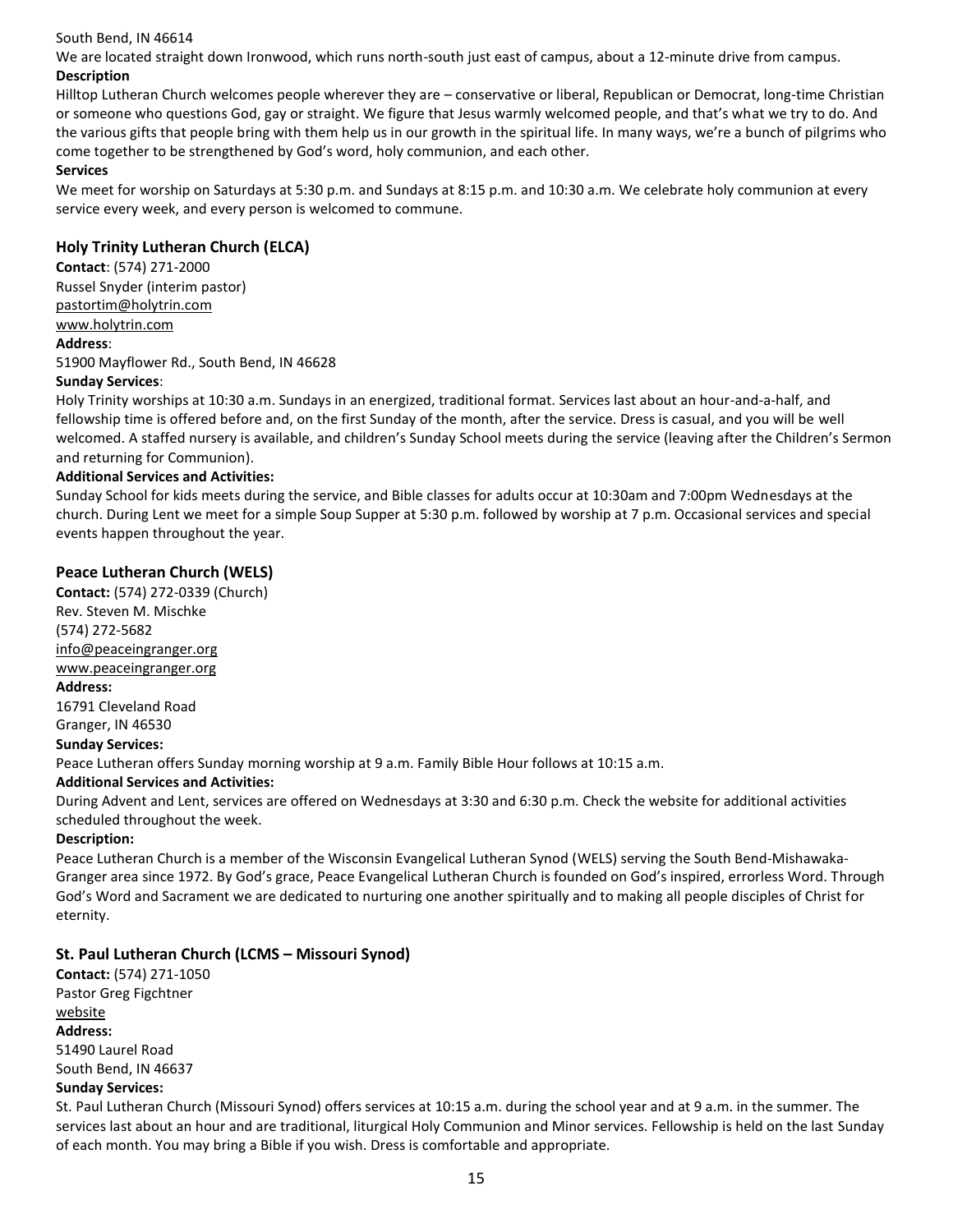#### <span id="page-16-0"></span>**St. Peter Lutheran Church (LCMS)**

**Contact:** (574) 255-5585 Rev. Bryan Borger [revborger@me.com](mailto:revborger@me.com) [www.stpetermishawaka.org](http://www.stpetermishawaka.org/) **Address:** 437 East Dragoon Trail Mishawaka, IN 46544 **Sunday Service:** Education Hour — 9 a.m. Fellowship — 9:50 a.m. Worship — 10:15 a.m. Dress is casual. Rides can be arranged upon request. **Description:**

The mission of St. Peter is to share a changeless Christ with a changing world through worship, Bible Study and Christian Servanthood. St. Peter averages 125 people in worship with a mix of ages. We offer several weekly small group Bible Study experiences at different locations, for different ages and are engaged in a variety of Christian servanthood outreach ministries. Over the years we have had several undergrad and grad students and Lutheran pastors, working on advanced degrees call St. Peter their home away from home.

## Mennonite

#### <span id="page-16-2"></span><span id="page-16-1"></span>**Kern Road Mennonite Church**

**Contact:** (574) 291-0924 Pastor David Sutter Pastor Janice Sutter Pastor Matthew Insley [krmc@krmc.net](mailto:krmc@krmc.net) [www.krmc.net](http://www.krmc.net/) **Address:** 18211 Kern Road South Bend, IN 46614

#### **Sunday Services:**

We gather for worship at 9:30 am each Sunday morning followed by a fellowship time and adult and children's Christian education classes at 11:00.

#### **Description:**

We are a spirited group that seeks to follow Jesus' call to be active peacemakers and community-builders. We believe God is creating a new heaven and a new earth—right here and right now. Come for a visit! Or stop by the fair trade store in Mishawaka, Ten Thousand Villages, which we began and now run with other area churches. We're just a 15-minute drive from campus. Please call if you need transportation.

# **Orthodox**

#### <span id="page-16-4"></span><span id="page-16-3"></span>**St. Andrew Greek Orthodox Church**

**Contact:** (574) 277-4688 Father George Konstantopoulos [www.orthodoxchurchofstandrew.org/](http://www.orthodoxchurchofstandrew.org/)

**Address:**

52455 N. Ironwood Drive South Bend, IN 46635

#### **Sunday Services:**

St. Andrew Greek Orthodox Church is an Orthodox Byzantine church that holds Orthros at 9 a.m. and celebrates the Divine Liturgy at 10 a.m. on Sunday. This liturgy lasts for two hours, followed by a reception. Men should wear suits and women should dress formally as well, but not in slacks.

#### **Additional Services and Activities:**

Sunday School for children begins after Holy Communion during the Divine Liturgy (around 11 – 11:30 a.m.) and lasts until 12:15 p.m. The Sunday School program runs only during the school year. A Paraklesis service is held on Wednesdays at 9 a.m. and a Great Vespers service is offered at 5 p.m. on Saturdays.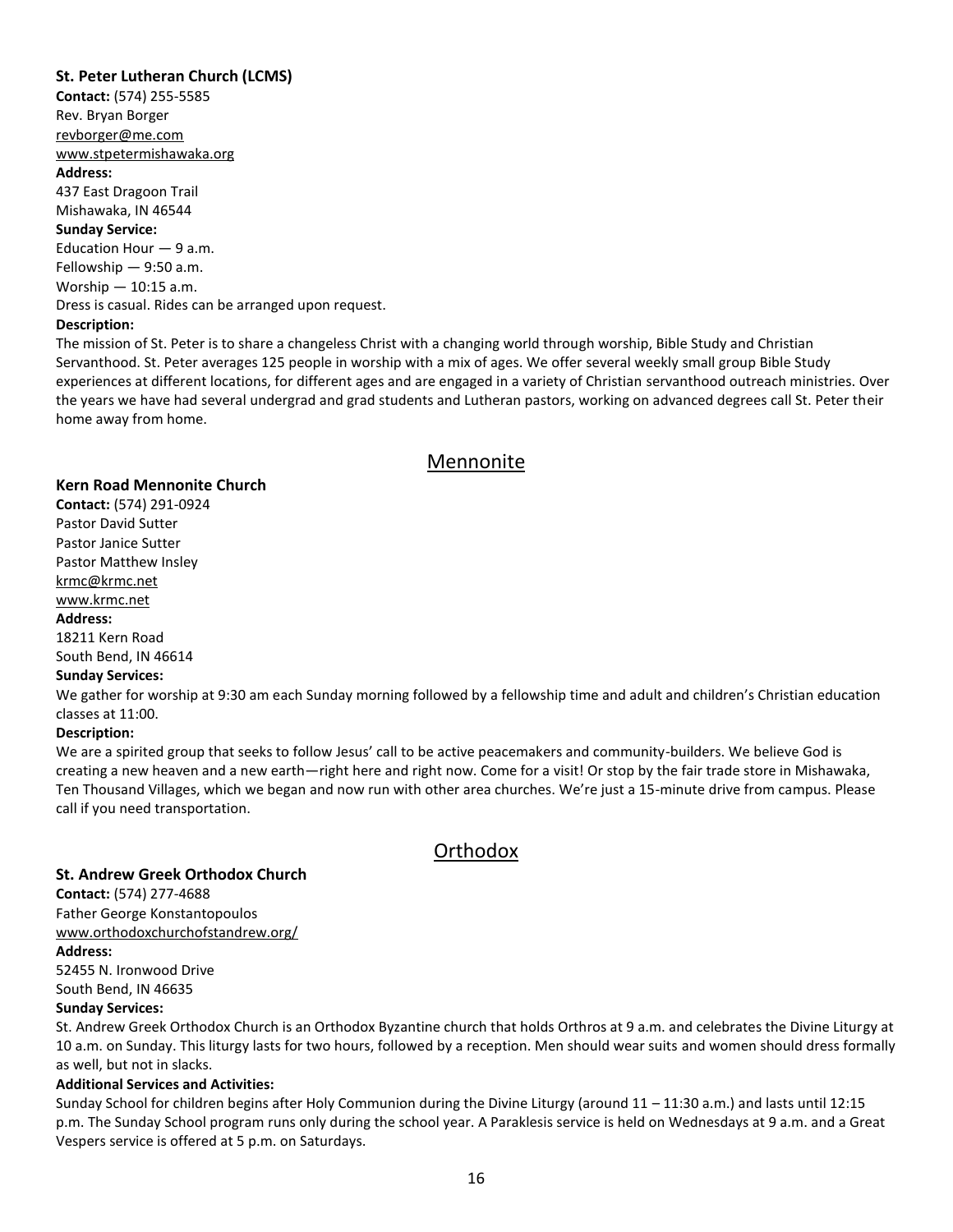#### <span id="page-17-0"></span>**St. Nectarios Russian Orthodox Church**

**Contact:** (574) 850-7982 Fr. Robert Bower [frrobert@stnectarios.org](mailto:frrobert@stnectarios.org)

[www.stnectarios.org](http://www.stnectarios.org/)

#### **Address:**

410 Chamberlain Drive

South Bend, IN 46615

#### **Sunday Services:**

St. Nectarios Orthodox Church celebrates Divine Liturgy normally at 10 a.m. on Sundays. Please call to verify worship times. All Services are held in English and are celebrated according to the western rite. Services usually last about an hour, followed by a coffee hour.

#### **Additional Services and Activities:**

Confessions are heard before Divine Liturgy. Please call (574) 850-7982 or email for a schedule of Holy Day Services and weekday services during Advent and Great Lent.

#### **Description:**

St. Nectarios Orthodox Church is an English-speaking western rite mission parish of the Russian Orthodox Church Outside of Russia.

#### <span id="page-17-1"></span>**Saints Peter and Paul Serbian Orthodox Church**

**Contact:** (574)291-9314 Sasha Nedic, Parish Priest Eve Balaban, Church Secretary (available only Tuesdays and Thursdays) <http://sppsoc.freeshell.org/> **Address:** 59250 Keria Trail South Bend, IN 46614 **Sunday Services:** Saints Peter and Paul Serbian Orthodox Church offers Divine Liturgy at 10 a.m. on Sunday. Services last for an hour and a half, followed by a reception. Bring your Bible and dress formally; no slacks for women.

#### **Additional Services and Activities:**

Sunday School sessions are at 10 a.m., after the Lord's Prayer. Additionally, the church hosts Great Vespers and Confession every Saturday at 5:30 p.m. with confession to follow. The eves of Feast Days are celebrated at 5:30 p.m. and the actual Feast Day is celebrated at 9 a.m. Classes are on Wednesday evenings starting with prayer at 6:30 p.m.

# Pentecostal

#### <span id="page-17-3"></span><span id="page-17-2"></span>**Pentecostal Cathedral Church of God in Christ**

**Contact:** (574) 232-4253 Pastor Donald Alford **Address:** 1025 W. Western Avenue South Bend, IN 46601

#### **Sunday Services:**

Pentecostal Cathedral Church of God in Christ offers worship Sunday mornings at 11 a.m. Sunday School begins at 9:15 a.m. **Additional Services and Activities:**

A weeknight service meets Thursdays at 7:30 p.m. Bible study occurs on Tuesdays at 7 p.m. Check the website for additional activities scheduled throughout the week.

#### **Description:**

Our vision at Pentecostal Cathedral is to promote salvation, worship, unity, and to raise the standard of our community in love without regard to race, creed, or social status. We are committed to building a multi-cultural ministry for the Kingdom of God, and to be the catalyst to help men and women walk in faith and prosperity. We proclaim the gospel of Jesus Christ with convicting power, so that men and women will walk in a prosperous and regenerated lifestyle. Anointed Christian service, with the spirit of excellence, is the foundation of the ministry of Pentecostal Cathedral.

# Presbyterian

#### <span id="page-17-5"></span><span id="page-17-4"></span>**First Presbyterian Church of South Bend**

**Contact:** (574) 234-4159 Rev. Dr. Adelia Kelso, Senior Pastor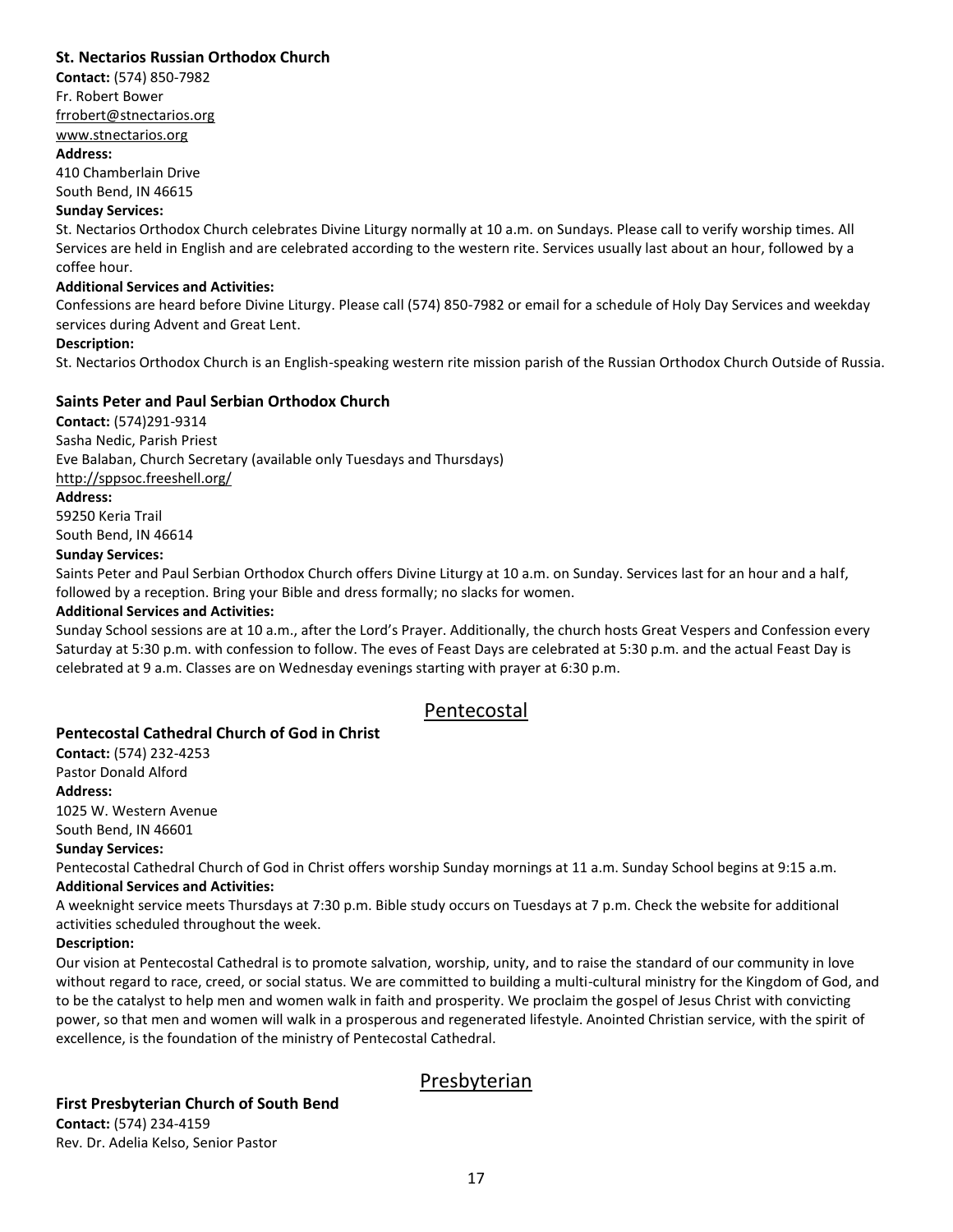Rev. Sarah Bishop, Associate Pastor of Spiritual Formation and Education [www.fpcsouthbend.org](http://www.fpcsouthbend.org/) **Address:** 333 W. Colfax Ave. South Bend, IN 46601 **Sunday Services:**

First Presbyterian Church offers services at 10:45 a.m., September through May. The 10:45 a.m. service is a traditional celebration that lasts one hour. A fellowship time follows worship. You may bring a Bible. Dress is informal.

#### <span id="page-18-0"></span>**Michiana Covenant Presbyterian Church (PCA)**

**Contact:** (574) 273-5906 Pastor Peter Wallace [email: pastor@michianacovenant.org](mailto:pastor@michianacovenant.org) [http://www.michianacovenant.org](http://www.michianacovenant.org/) **Address:** 14567 Cleveland Rd Granger, IN 46530 **Sunday Services:** Michiana Covenant offers a 10:30 a.m. morning worship service and a 5:30 p.m. evening worship service on Sunday.

#### **Additional Services and Activities:**

Sunday School for adults and children is at 9:15am before the morning service. Shepherding groups meet during the week at the homes of church members. The church also has Bible studies, a youth group, and a fellowship meal after the morning service on the first Sunday of every month. Other events vary by season. See the website for more details.

#### <span id="page-18-1"></span>**Sunnyside Presbyterian Church (USA)**

**Contact:** (574) 287-1524 James Miller, Pastor [Jamie@sunnysidechurch.org](mailto:Jamie@sunnysidechurch.org) [www.sunnysidechurch.org](http://www.sunnysidechurch.org/)

#### **Address:**

115 S. Frances Street South Bend, IN 46617

#### **Sunday Services:**

Sunnyside Presbyterian Church (USA) offers a service at 9:30 a.m. on Sunday. Services typically last for about an hour, followed by a half-hour of fellowship time. Bibles are available in the pew. Dress varies from formal to casual for both men and women.

#### **Additional Services and Activities:**

Four adult classes are offered following the fellowship time on Sundays – a family library class, an intensive Bible study, a forum that hosts speakers from the community, and a small group Bible study. During Advent and Lent, services are offered on Wednesdays at 6:30 p.m. Weekly Bible studies are also available. Please check the website for more events.

#### <span id="page-18-2"></span>**Westminster Presbyterian Church (USA)**

**Contact:** (574) 272-8141 [westminster.office@sbcglobal.net](mailto:westminster.office@sbcglobal.net) [www.wpcsb.org](http://www.wpcsb.org/) **Address**: 1501 W. Cleveland Road South Bend, IN 46628 **Sunday Services:** 8 a.m. Small Group Worship, 10 a.m. Traditional Worship Service, 10 a.m., Children's Church, 11 a.m. Coffee fellowship **Additional Services and Activities:**

A young adult group for people ages 18 to 30 is also offered. 1st and 3rd Saturdays there is a bible study offered at 6:30 p.m. and a praise and worship service at 7 p.m.

# Unitarian-Universalist

<span id="page-18-4"></span><span id="page-18-3"></span>**First Unitarian Church Contact:** (574) 234-6588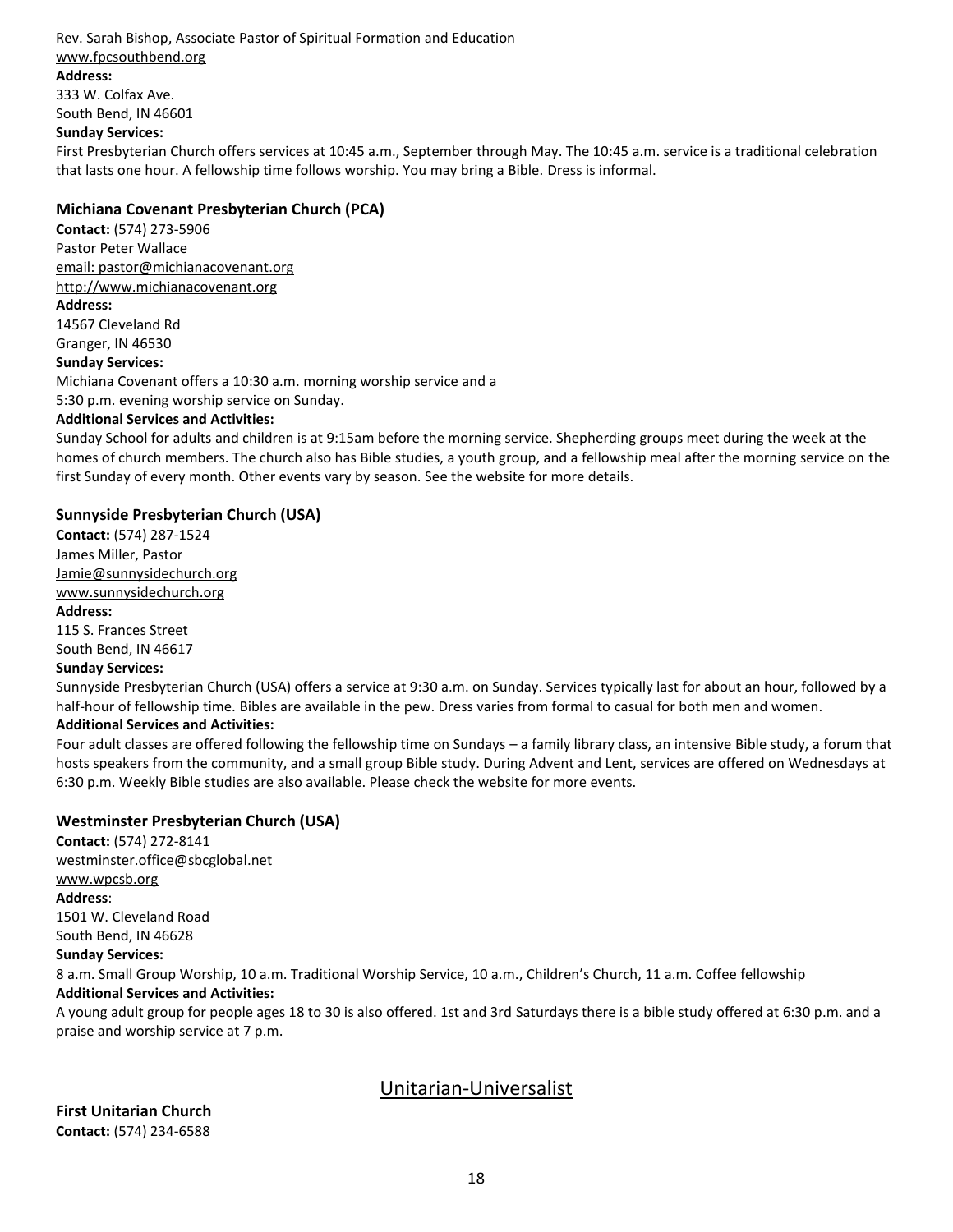# Rev. Chip Roush [minister@firstunitarian.us](mailto:minister@firstunitarian.us) [www.FirstUnitarian.us](http://www.firstunitarian.us/)

#### **Address:**

1101 E. Jefferson Blvd. South Bend, IN 46617

#### **Sunday Services:**

First Unitarian Church offers services at 10:30 a.m. on Sunday. Services last about an hour. A potluck is held on the first Sunday of each month (visitors are welcome with or without a dish) and "coffee and calories" are offered all other Sundays. One Sunday a month, the service is led by the laity or features a guest speaker. Dress is casual.

#### **Additional Services and Activities:**

Adult education class is held on Sundays at 9 a.m. twice a month. Religious education for children runs concurrently with the service. Nursery is also available. Various drumming and ritual groups are available throughout the week (see our website for more information).

**Description:** We welcome all people, regardless of religious affiliation, ethnic background, or sexual orientation. Our website contains detailed information on the church's beliefs, groups, and activities, an online version of the church newsletter, and an archive of sermons delivered by the minister and some of the guest speakers. Music used in Sunday service is varied, but is not "contemporary Christian." The congregation sings standard hymns (with occasional forays into African or other non-Western songs). Special music each week may be classical, folk, pop, Indian, or any other style or tradition.

# United Church of Christ

#### <span id="page-19-1"></span><span id="page-19-0"></span>**St. Peter's United Church of Christ**

**Contact:** (574) 232-1500 Scott Bowie Pastor Sandy Villwock, Receptionist

[sbstpeters@juno.com](mailto:sbstpeters@juno.com)

#### [www.sbstpeters.org](http://www.sbstpeters.org/)

#### **Address:**

915 N. Ironwood Drive South Bend, IN 46615

#### **Sunday Services:**

St. Peter's United Church of Christ offers worship and Children's Education at 10:30 a.m. Sunday mornings. Services last one hour, followed by fellowship. Bibles are provided, if desired. Dress is casual.

#### **Additional Services and Activities:**

9:15 a.m. Adult Study, 11 a.m. Youth Education

#### **Description:**

St. Peter's is a member of the United Churches of Christ. We are a Christian community committed to joy in worship, warmth in fellowship, compassion in outreach. and growth in discipleship. Visitors are always welcome!

#### <span id="page-19-2"></span>**Zion United Church of Christ**

**Contact:** (574) 233-5446 Ms. Wendy Bruner [http://zionsb.org](http://zionsb.org/) **Address:**

#### 715 E. Wayne Street

South Bend, IN 46617

#### **Sunday Services:**

Zion United Church of Christ offers a service at 9 a.m. on Sunday. The service lasts for an hour, followed by fellowship. Bring your Bible. Dress ranges from casual to formal.

#### **Additional Services and Activities:**

The church offers an adult class at 10:30 a.m. on Sunday.

#### **Description:**

We are a Christian community driven by the purposes of Jesus Christ. We are still learning how to worship faithfully in current times, having installed a screen and video projector in the sanctuary. We also host outdoor services in the summer months.

# United Methodist

# <span id="page-19-4"></span><span id="page-19-3"></span>**Broadway Christian Parish United Methodist Church**

**Contact:** (574) 289-0333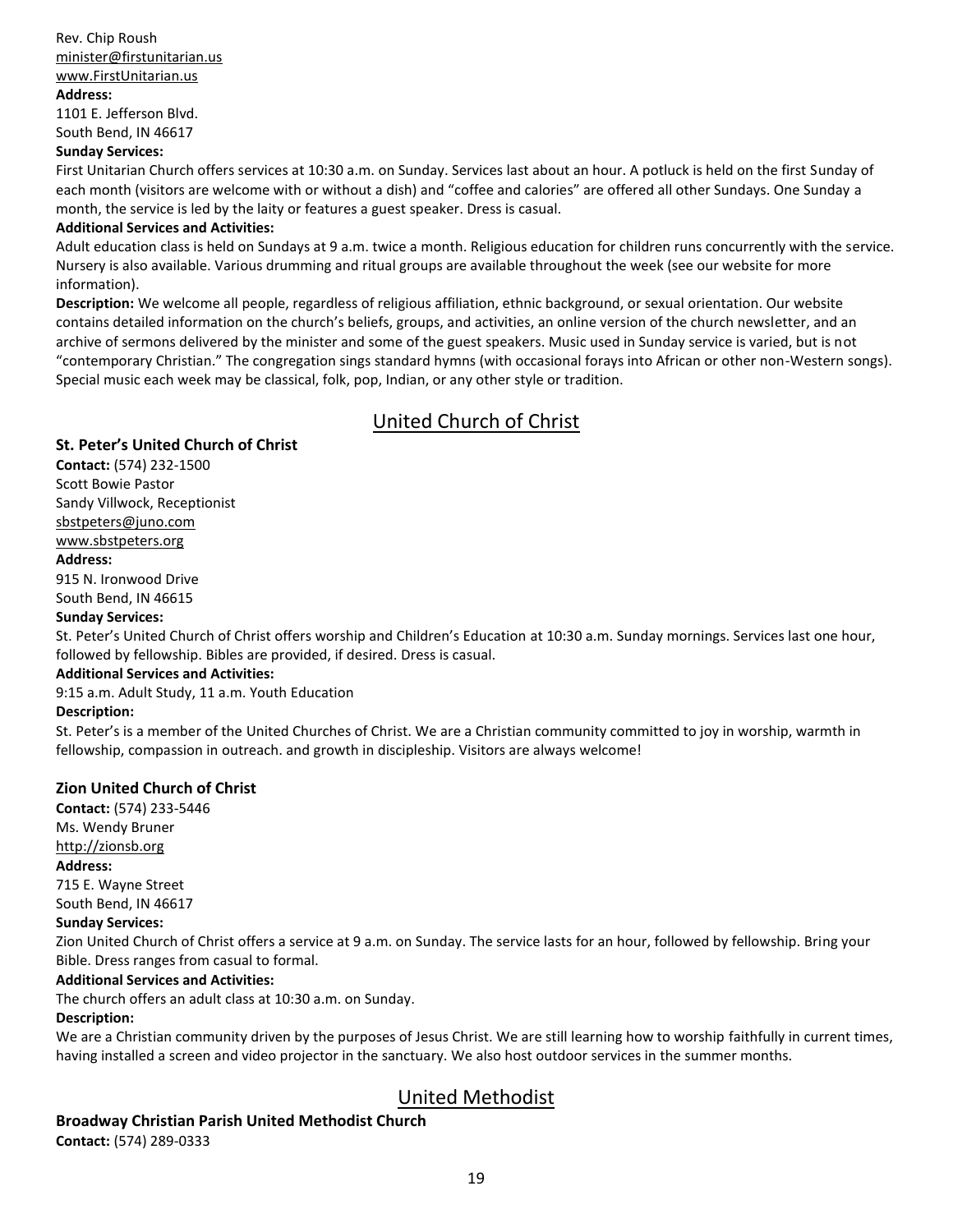#### Rev. Nancy Nichols [broadwayum@sbcglobal.net](mailto:broadwayum@sbcglobal.net)

# [www.broadwayumcsb.org](http://www.broadwayumcsb.org/)

**Address:**

1412 S. Carroll South Bend, IN 46613

#### **Sunday Services:**

Broadway Christian Parish offers a service at 10:30 a.m. on Sunday. Services last about an hour and a half, followed by lunch. Bibles are available in the pews. Dress is casual. A Sunday dinner is also offered.

#### **Additional Services and Activities:**

Adult Sunday School is offered at 9:30 a.m. when school is in session. Services are held on Wednesdays at 6 p.m. during Lent.

#### <span id="page-20-0"></span>**Clay United Methodist Church**

**Contact:** (574) 272-8068 Pastor Brian Durand [www.claychurch.com](http://www.claychurch.com/) Clay North 52866 Ironwood Dr. South Bend, IN 46635 Clay South/Firehouse 17646 Cleveland Road South Bend, IN 46635 **Sunday Services:**

Clay Church offers two different services for adult and family worship at Clay North: **9:15 a.m.** Traditional and **10:45 a.m.**Contemporary. Each service lasts approximately one hour with fellowship following each. Come as you are and have a cup of coffee on us!

Clay Church also has services aimed at kids and teens, except during "Worship Together" on the first Sunday of each month. **Faithworks!** for kids up to 5th grade happens during both services at Clay North. **Firehouse** for teens has its own service starting at **9 a.m. at Clay South.**

#### **Additional Services and Activities:**

We have a variety of LIFE groups throughout the week. We operate a twice weekly food pantry Mondays from 12 p.m. to 3 p.m. and Thursdays from 9 a.m. to 12 p.m. at Clay South.

"House Church" is a group for young adults. House Church does a potluck dinner followed by worship and small group at 6:30 p.m. the first and third Fridays of most months: [http://www.claychurchyoungadults.com.](http://www.claychurchyoungadults.com/)

#### **Description:**

At Clay Church, we believe in LIFE: Living in Faith Every Day. Our "LIFE groups" meet throughout the week to sustain and nurture our faith. We also provide service opportunities, which we believe add value to LIFE.

Our Mission is to walk together with more people toward a transforming relationship with Jesus Christ.

We hope you will be embraced and empowered by the love of God when you come to Clay Church, whether it's at our Sunday Services, LIFE Groups, food pantry or other service opportunities.

#### <span id="page-20-1"></span>**Evangel Heights United Methodist Church**

**Contact:** (574) 234-8379 Rev. Patrick A. Somers [office@eheights.org](mailto:office@eheights.org) **Address:** 114 North Ironwood Drive South Bend, IN 46615 **Sunday Services**: Sunday Morning Worship Times are at 8:45 a.m. and 11 a.m. **Additional Services and Activities**: Sunday School meets at 10 a.m.

#### **Description:**

The purpose of Evangel Heights United Methodist Church, as part of the whole church of Jesus Christ, is to Teach, to Share, to Show and to Grow in the love of Christ within our fellowship, to share that love with others, and to develop disciples in the world

#### <span id="page-20-2"></span>**First United Methodist Church**

**Contact:** (574) 233-9463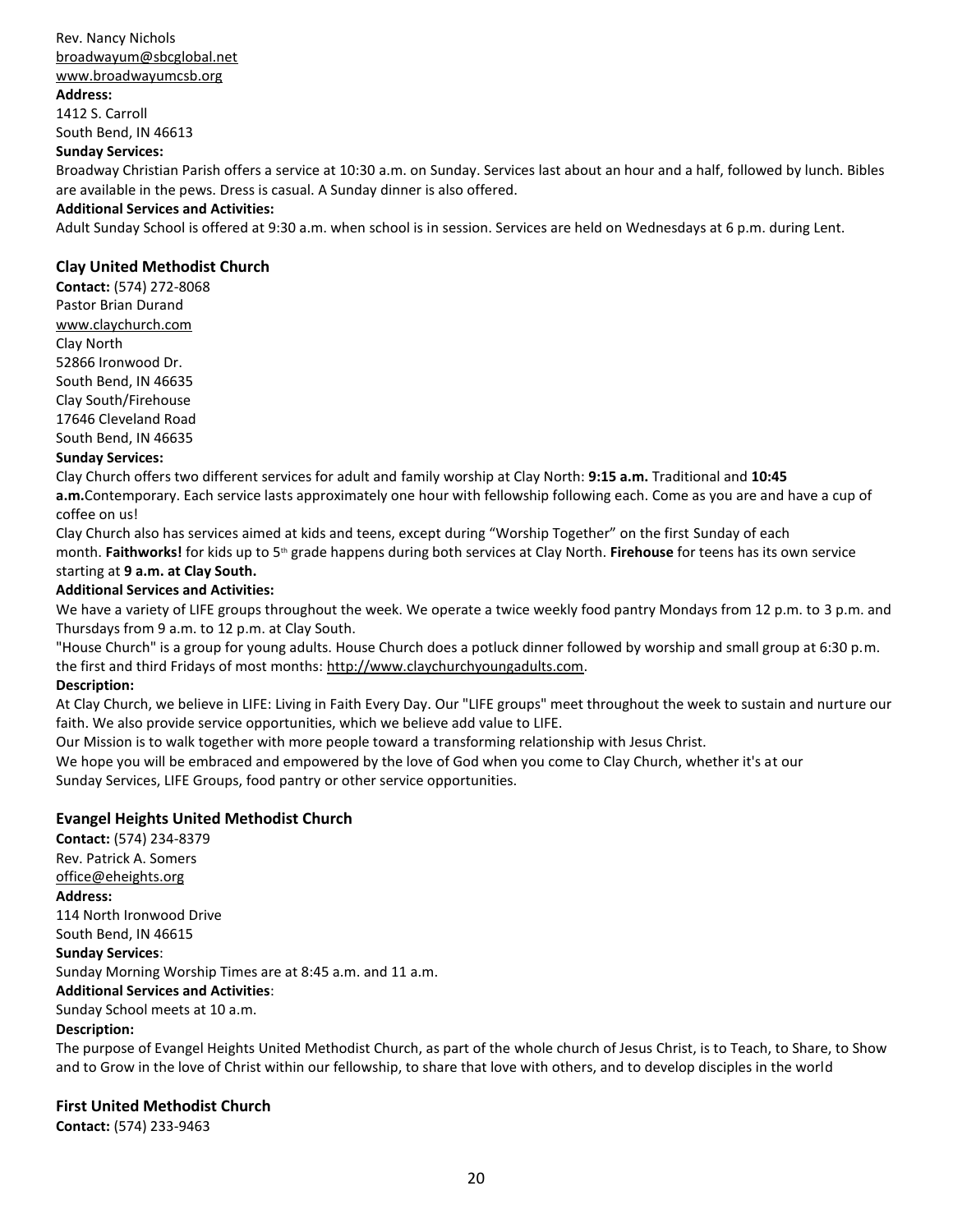#### Rev. Mary L. Hubbard Marsha Dollar, Admin. Assistant <http://firstumcsb.org/>

#### **Address:**

333 N. Main Street

South Bend, IN 46601

# **Sunday Services:**

Worhsip in Chapel at 9 a.m., Sunday School for all ages at church at 10 a.m., Worship in Sanctuary at 11 a.m.

#### **Additional Services and Activities:**

#### **Description:**

First United Methodist Church is proud of its rich diversity of people. Everyone is welcome here. First Church, located in the heart of the city, is also proud of its many social ministries: its Soup Kitchen (which has served over half a million meals), its Upper Room Ministry (for recovering alcoholics), its Food Pantry, and its active Scout Troop.

# Unity

#### <span id="page-21-1"></span><span id="page-21-0"></span>**Unity Church of Peace**

**Contact:** (574) 233-8004 (Office) Rev. Sandie Vanik [www.unitychurchofpeace.org](http://www.unitychurchofpeace.org/) **Address:** 905 E. Colfax Avenue South Bend, IN 46617

#### **Sunday Services:**

Unity Church of Peace offers its Sunday service and youth education programs at 10 a.m. The service lasts one hour, followed by fellowship time. Dress varies, ranging from casual to formal for both men and women.

#### **Description:**

We are affiliated with the Unity School of Christianity and Daily Word magazine. We are called "practical" Christianity or "practical mysticism." Our message is one of inclusion rather than exclusion. We honor all religions of the world. Our worship service is designed to celebrate the Spirit within us all. It provides uplifting music combined with a guided meditation and an inspirational message that is both positive and practical. We welcome all races, age groups, and lifestyles. We are diverse. You will receive respect and a warm welcome.

# Vineyard

## <span id="page-21-3"></span><span id="page-21-2"></span>**Vineyard Community Church**

**Contact:** (574) 257-1924 Pastor Mark Pope [office@thevineyard.org](mailto:office@thevineyard.org) [http://thevineyard.org](http://thevineyard.org/) **Address:**

16219 Jackson Rd. Mishawaka, IN 46544

#### **Sunday Services:**

Our weekend celebrations take place on Saturday nights at 5:30 p.m. and on Sunday mornings at 8:45 a.m., 10:15 a.m., and 11:45 a.m. All four celebrations are identical – the music, the coffee, the children's programs are all the same – so come when it's most convenient.

#### **Additional Services and Activities:**

Check the website for additional activities scheduled throughout the week.

#### **Description:**

Vineyard Community Church exists to make new followers of Jesus Christ and disciple Christians into maturity. We will do this by establishing a church that is filled with the compassion of God, teaches the truth of God – the Bible – and demonstrates the power of God to those who attend Vineyard and to the world with whom we come in contact. Our worship is casual and contemporary, using the Vineyard style of worship music led by a full band and team of vocalists. To learn more about VCC, take a look around our website. Then, if you'd like to learn more, come and join us for one of our Sunday celebrations. We'd love to have you be our guest.

# **JUDAISM**

## <span id="page-21-5"></span><span id="page-21-4"></span>**Hebrew Orthodox Congregation (Orthodox)**

**Contact:** (574) 291-4239 Rabbi Meir Bulman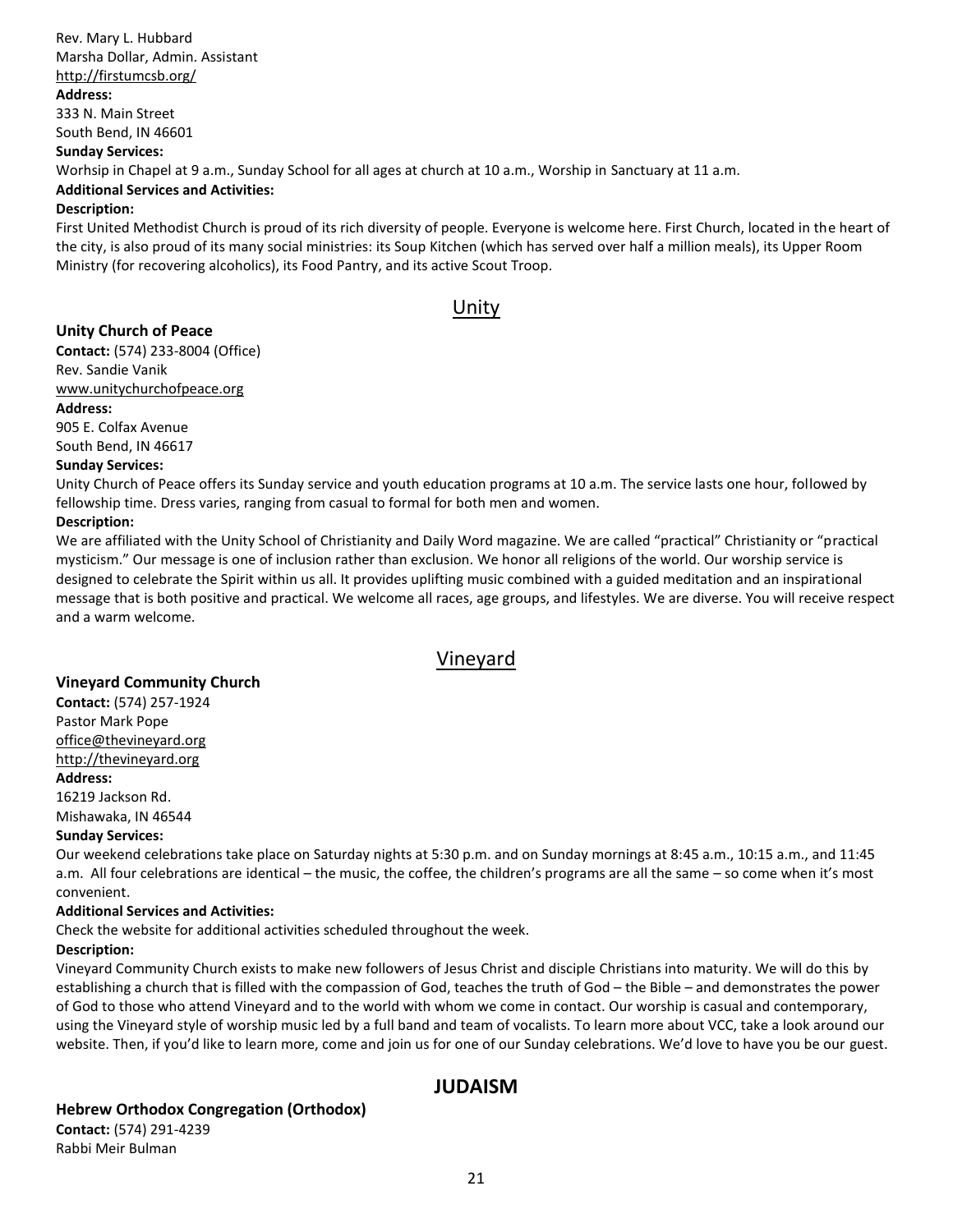#### <http://www.hocsouthbend.com/> **Address:** 3207 S. High Street South Bend, IN 46614 **Worship Services:** If you would like to attend Shabbos services or daily minyan, please call a week ahead to speak with Rabbi Bulman. **Additional Services and Activities:**

Friday Sabbat: 6 p.m. Morning Minyan: 7:30 a.m. (Mon-Fri), 8:30 a.m. (Sun). Evening Minyan: 6 p.m. (Sun-Thurs)

#### <span id="page-22-0"></span>**Sinai Synagogue (Conservative)**

**Contact:** (574) 234-8584 Rabbi Michael Friedland [www.sinaisynagogue.org](http://www.sinaisynagogue.org/)

#### **Address:**

1102 E. LaSalle Avenue South Bend, IN 46617

#### **Worship Services:**

Sinai Synagogue offers morning Shabbat services at 9:30 a.m. on Saturday. Services last two to three hours, followed by a reception. Dress is casual.

#### **Additional Services and Activities:**

Morning minyanim services are offered Sunday at 8:30 a.m. and Monday through Friday at 7:30 a.m. Evening minyanim services are offered Sunday through Thursday at 6:00 p.m.

#### <span id="page-22-1"></span>**Temple Beth-El (Reform)**

**Contact:** (574) 234-4402 Rabbi Karen Companez [www.tbe-sb.org](http://www.tbe-sb.org/) **Address:** 305 W. Madison Street South Bend, IN 46601 **Worship Services:**

Temple Beth-El offers Shabbat services at 5:30 p.m. on Friday and 10:30 a.m. on Saturday. Services last one hour and a reception follows. Dress for men are pants and a button shirt, dress for women is a dress or skirt or dress pants and a blouse or sweater.

#### **Additional Services and Activities:**

Please see the website for educational opportunities.

# **BAHA'I**

#### <span id="page-22-3"></span><span id="page-22-2"></span>**The Bahai Faith Michiana**

The Baha'i Faith is a worldwide religion based on the teachings of Baha'u'llah (1817-1892). He stated that the time had come for the people of the world to put aside their differences and to unite on the basis of the teachings that he had brought.

The Bahá'í Faith does not presume that all other religions are wrong, but rather that God has sent messengers throughout history to guide mankind and that Baha'u'llah is the latest manifestation. Bahá'ís believe that there is one God Who progressively reveals His will to humanity. Each of the great religions brought by the Messengers of God -- Moses, Buddha, Krishna, Jesus, Muhammad, Zoroaster -- represents a successive stage in the spiritual development of civilization.

The Bahá'ís are part of a worldwide religious community united by the belief that there is one God, one human race, and one evolving religion. We invite you to join our study circles, devotional gatherings, children's classes, and programs designed to assist you, your family, and the American society in a spiritual search for truth.

#### **Contact:** (574)234-4940

info@michianabahaia.org

#### **Address:**

1608 Mishawaka Ave South Bend, IN 46615